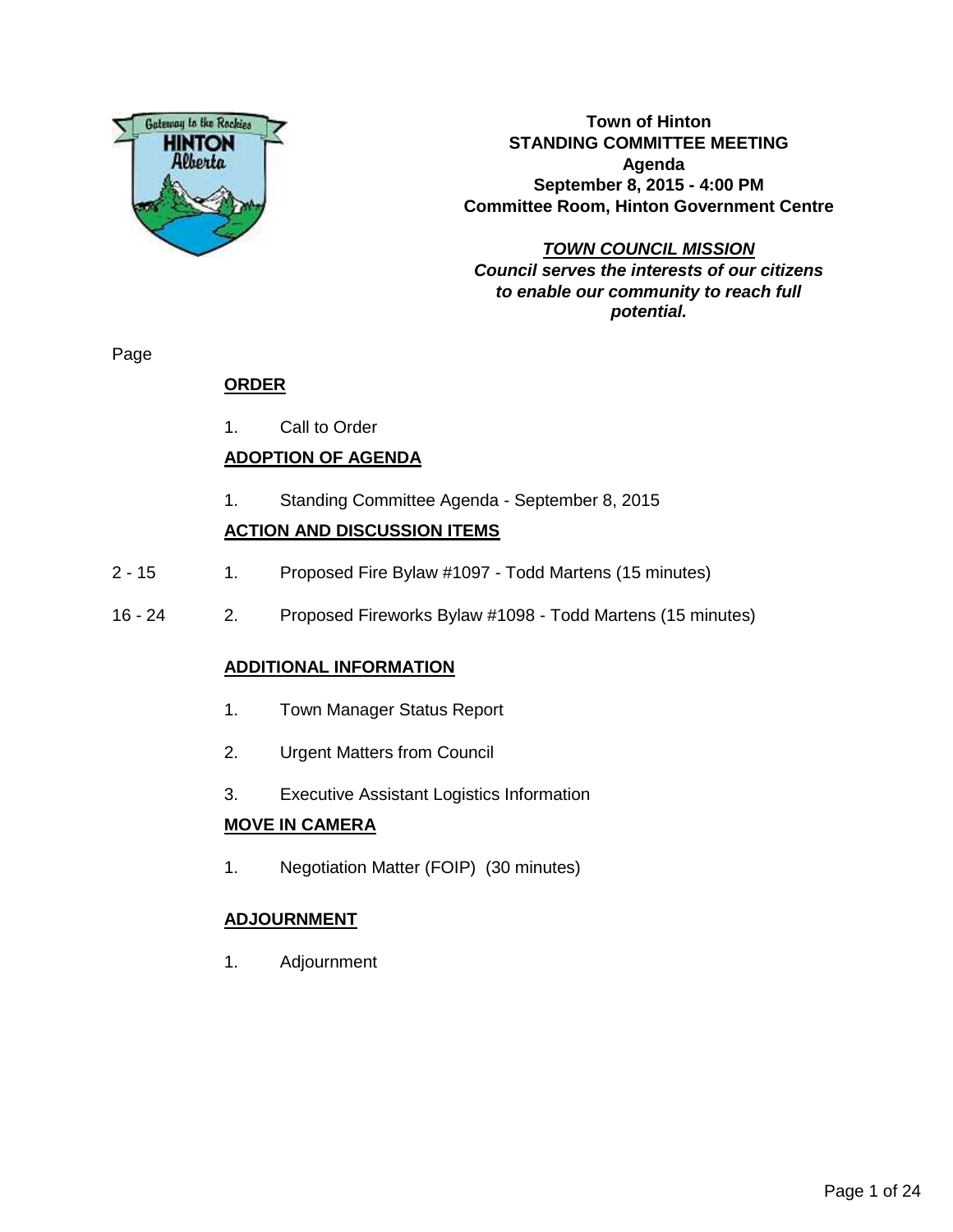

# **TOWN OF HINTON DIRECTION REQUEST**

| <b>DATE:</b>        | August 31, 2015.                                                                              |
|---------------------|-----------------------------------------------------------------------------------------------|
| TO:                 | <b>STANDING COMMITTEE MEETING OF SEPTEMBER 8, 2015</b>                                        |
| <b>FROM:</b>        | Ryan Alice, Community Peace Officer &<br>Todd Martens, Fire Rescue and Bylaw Services Manager |
| <b>REVIEWED BY:</b> | Laura Howarth, Director of Community & Protective Services                                    |
| <b>APPROVED BY:</b> | Mike Schwirtz, Town Manager                                                                   |

## **RE**: **Proposed Fire Bylaw #1097**

#### **Purpose**

This item is before Council to seek direction on the final draft of proposed Fire Bylaw #1097 (see Attachment 1). At the Regular Council Meeting of August 18, 2015, Administration was directed to bring the proposed bylaw back to Standing Committee for further discussion.

#### **Issue**

At the Regular Council Meeting of August 18, 2015 proposed Fire Bylaw #1097 was brought forward for third and final reading after a requested public feedback period was held. Council, after reviewing the feedback, proposed changes to Section's 27-35 of the bylaw as presented (see Attachment 2). These suggested changes removed specific regulations for recreational fire permits and the need to have recreational fire pits inspected and permitted by the Town. Instead providing for a more judgment based approach by any investigating Peace Officer, Fire Chief or their designate on a complaint driven format.

#### **Administration Comments on Situation / Options**

Administration, when reviewing and developing the proposed Bylaw, took several items into consideration with respect to recreational fire pit permits, including what other jurisdictions in Alberta are doing, would the Town of Hinton be setting regulation that would be considered more, less or at standard with other communities, public feedback and risk safety considerations to the Town and its surroundings (ie: wild fire risk, risk to life and property, environmental considerations etc.) Consideration was also made to the interpretation of the proposed regulation, not only by current Council and Administration but by future Council's and Administration as well. Our goal was to ensure that any regulation going into law would have the specific and clearly defined requirements.

Through this research Administration spoke with and reviewed similar regulations from 26 other communities in Alberta. Of the 26 communities 24 were found to be similar if not more restrictive in their requirements. In 2 of the cases the fire pit requirement for distance from a structure was found to be set at 2m. These two cases were decided at 2m based on both communities having full time fire departments, thus response times, prevention programs, inspection services etc. are at a significantly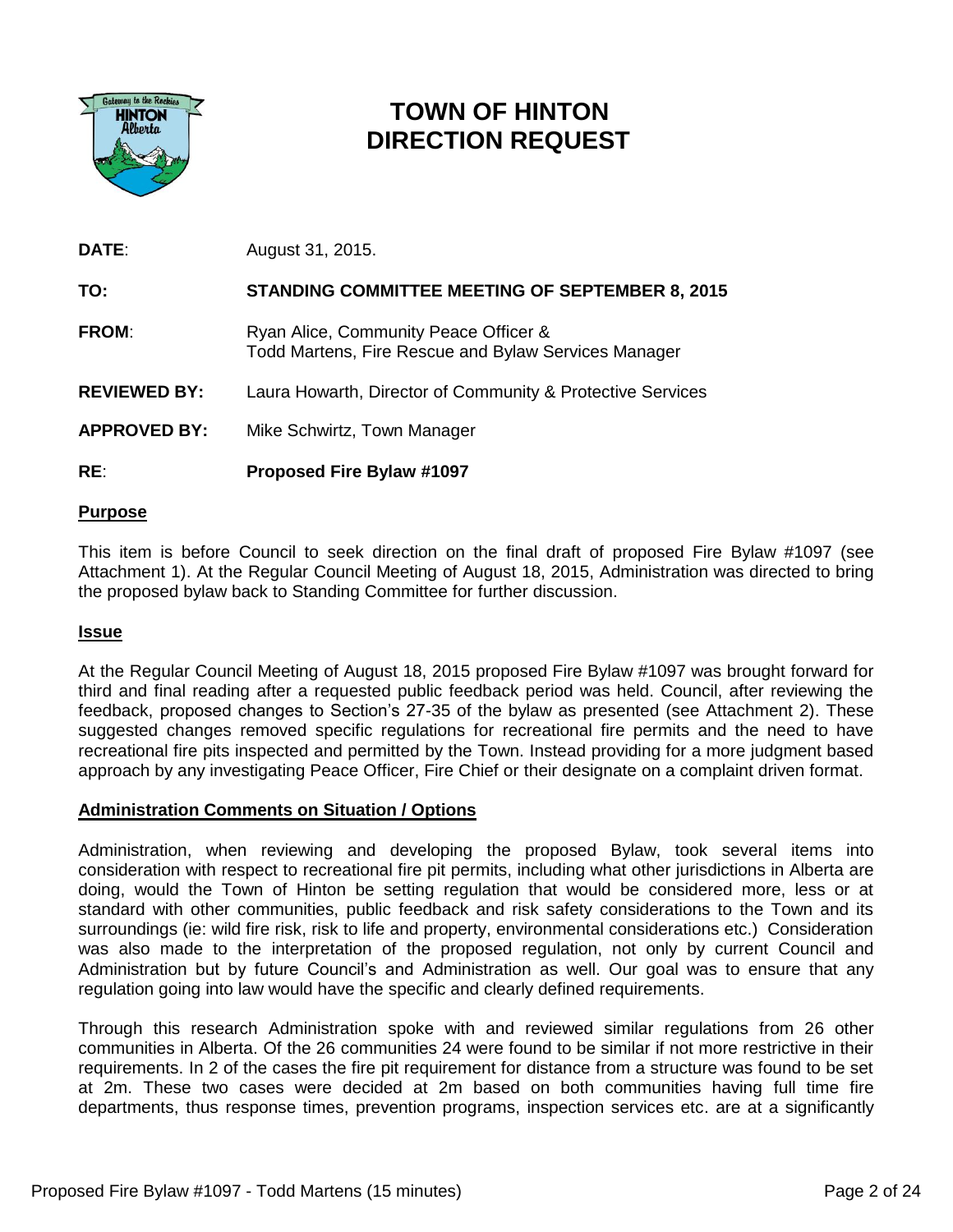higher level than Hinton's paid-on-call model (please note that other communities in our research also had full time departments however in these 2 instances this was the direction set).

Administration also took into consideration the public feedback received throughout the period provided after  $1<sup>st</sup>$  and  $2<sup>nd</sup>$  readings (refer to the August 18, 2015 Regular Council agenda). From the feedback received through the Fire Rescue & Bylaw Services Department office, 8 people voiced themselves as for the bylaw and 5 against. Of the 8 who provided feedback, 1 person suggested they would like to see a complete ban on fire pits. In addition, the 15+ complaints received through the office since spring of this year were each looking for regulations and enforcement results.

Administration has since taken into consideration both the discussion held by Council and the proposed changes to the bylaw presented by Council on the August 18, 2015 Regular Meeting.

#### **Administration's Conclusion / Proposed Direction**

After reviewing all considerations presented through initial research, public feedback and proposed changes presented by Council, Administration is bringing the following options back to Council for discussion and direction (*italicized points represent bylaw modifications before third and final reading*):

- 1) Fire pit regulations to remain in the bylaw as proposed by Administration.
- *2) Fire pit inspections will only take place upon request or complaint or upon observation during regular Fire Rescue and Bylaw Service business.*
- 3) Requests/complaints will only be considered if filed with the Town through a formal manner; this is required for legal purposes should a file end up in court.
- *4) Upon inspection, the inspector will provide direction to the resident as to the requirements for the*  fire pit and provide a 30 day compliance period in which the resident will be permitted to bring *their fire pit to the standards laid out within the bylaw.*
- 5) *During that 30-day period the resident will be considered to be under a no burn order. If burning takes place and a complaint is received within that 30-day period the resident may be subject to fines as set out in the penalty schedule of the bylaw*.
- *6) If before the completion of the 30-day period a resident brings their fire pit up to standard they may request a follow up inspection. If that follow up inspection finds the pit to be within regulations the 30-day no burn period will be lifted and a permit provided to the resident.*
- *7) After the 30-day period expires a follow up inspection will take place. If at that time compliance has not been made, an order to remove the fire pit will be made. Further complaints after this point may result in fines as set out in the penalty schedule of the bylaw.*
- 8) Residents may request an inspection of their fire pit on their own accord without a complaint being filed.
- 9) Permits once issued will remain at an administrative cost of \$25.00.

#### **Town Manager Comments**

Administration is looking at the safety of our community and the liability to the taxpayer first and foremost. We need to work through the above considerations and develop a Bylaw that works for Hinton.

#### **Attachment(s)**

- 1. Proposed Fire Bylaw #1097
- 2. Councillor Maguhn's Proposed Amendment to Bylaw #1097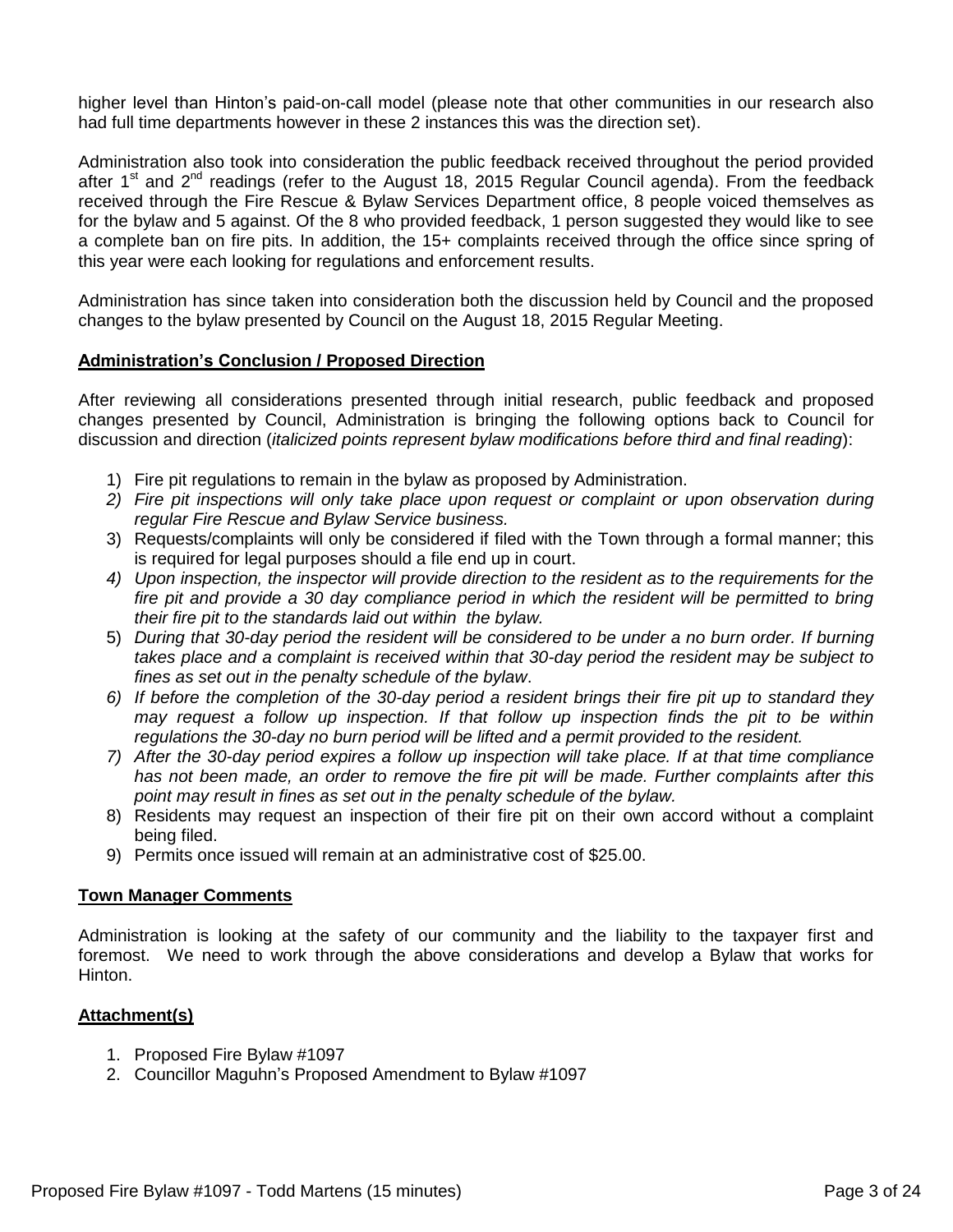

## **BYLAW #1097 A BYLAW OF THE TOWN OF HINTON IN THE PROVINCE OF ALBERTA TO REGULATE SAFETY, HEALTH, WELFARE AND PROTECTION OF PEOPLE AND PROPERTY IN THE TOWN OF HINTON**

**WHEREAS** the *Municipal Government Act*, Chapter M-26, R.S.A. 2000 and amendments thereto, provides for the regulation, safety, health, welfare and protection of people and property;

**AND WHEREAS** it is deemed necessary to implement and enforce regulations and controls regarding such;

**NOW THEREFORE** the Municipal Council of Hinton, Alberta, in session duly assembled enacts as follows:

1. That this Bylaw be cited as "The Fire Bylaw".

## **DEFINITIONS**

- 2. In this Bylaw, unless the context otherwise states:
- a) "Apparatus" shall mean any Fire Department vehicle, or where applicable any other vehicle in use when dealing with an incident or emergency.
- b) "Council" means the Municipal Council of Hinton, Alberta;
- c) "Direction" shall mean a verbal or written direction to remedy a contravention of this bylaw, an unsafe occurrence with respect to this bylaw or an emergency.
- d) "Emergency" shall mean any situation in which there is imminent danger to public safety or of serious harm to property.
- e) "Equipment" shall mean any tool, contrivances, devices or materials used by the Fire Department to combat and incident or emergency.
- f) "Fire Chief" shall mean a member appointed as head of the Fire Department.
- g) "Fire Protection" shall mean all aspects of fire safety including but not limited to fire prevention, fire fighting or suppression, pre-fire planning, fire investigation, public education and information, training or other staff development and advising.
- h) "Fire Department" shall mean the Town of Hinton Fire Rescue & Bylaw Services Department, it's Chief Officers, Officers and members and support staff.
- i) "Highway" means any thoroughfare, street, road, trail, avenue, parkway, driveway, viaduct, lane, alley, square, bridge, causeway, trestle way, or other place or any part of any of them, whether publicly or privately owned, that the public is ordinarily entitled or permitted to use for the passage or parking of vehicles and includes:
	- (i) a sidewalk, including a boulevard adjacent to the sidewalk;
	- (ii) if a ditch lies adjacent to and parallel with the roadway, the ditch; and
	- (iii) if a highway right of way is contained between fences or between a fence and one side of the roadway, all the land between the fence and the edge of the roadway, as the case may be.
- j) "Incident" shall mean any call for service by the Fire Department in which there may be immediate or possible risk of injury or damage to any person or property as designated by the Fire Chief or his designate in charge and shall include any "Emergency".
- k) "Member" shall mean any person that is a duly appointed member of the Fire Department whether full time, paid-on call or volunteer.
- l) "Outdoor Recreational Fire" shall mean an outdoor fire used for recreational purposes within an approved fire pit or device to which a permit has been issued by the Fire Department.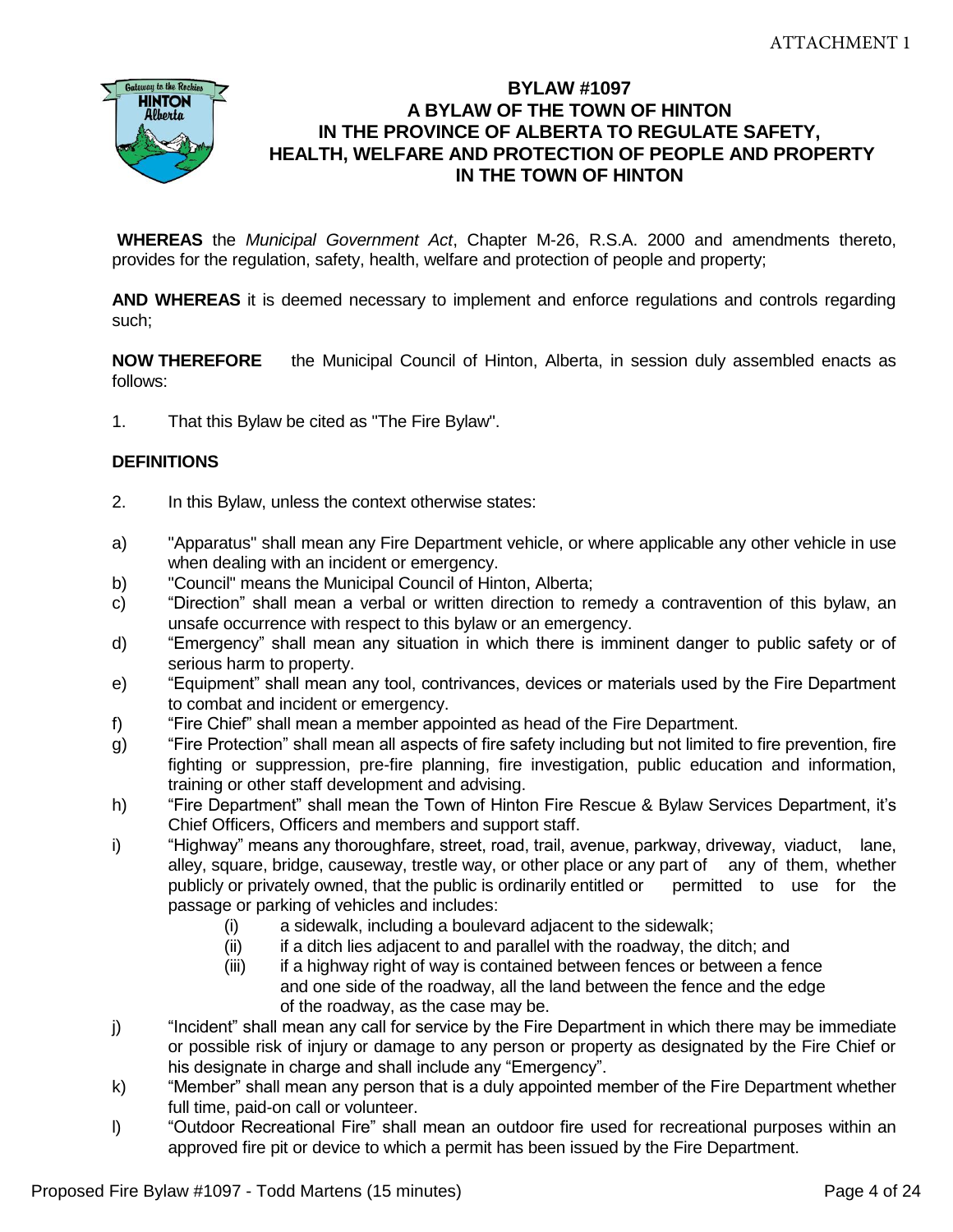- m) "Owner" shall mean a person having the powers and authority of ownership over a property and is the registered owner of the property under the Land Titles Act;
- n) "Peace Officer" shall mean a Community Peace Officer, Bylaw Enforcement Officer, a member of the R.C.M.P and for the purposes of enforcing the provisions of this bylaw the Fire Chief, Deputy Fire Chief, Fire Prevention Officer or their designate.
- o) "Permit" shall be a permit issued by the Fire Chief or his designate for any type of burning within the Town of Hinton limits.
- p) "Permitted Outdoor Fire" shall mean an outdoor fire not considered an outdoor recreational fire and authorized by permit through the Hinton Fire Department and may include, but is not limited to brush piles, open burns and burn barrels.
- q) "Person" shall mean a company, corporation, owner, partnership, firm, association, society or party;
- r) "Property" shall mean lands or buildings, premises or structures and shall include a dwelling;
- s) "Refuse" shall mean rejected or worthless matter or debris, rubbish or trash and shall include prohibited waste as defined in the Town Refuse Bylaw as amended from time to time;
- t) "Seasoned Firewood" shall mean untreated wood that has been air dried for a minimum of six (6) months including summer months and has a moisture content of 25% or less and shall include wood pellets.
- u) "Town" shall mean the Town, City or Municipality of Hinton, Alberta;
- v) "Vehicle" shall mean a device in, on or by which a person or thing may be transported or drawn on a highway and includes a combination of vehicles but does not include a mobility aid. For the purposes of this bylaw "Vehicle" shall include any Off highway Vehicle as defined by the Traffic Safety Act of Alberta which may be amended from time to time.
- w) "Wood Burning Appliance" shall mean a fireplace, fireplace insert, wood stove, heater, burner, boiler, furnace, masonry heater, pellet stove or similar device;
- x) "Violation Tag" shall mean a tag or similar documents issued by the Town pursuant to the *Municipal Government Act*.
- y) "Violation Ticket" shall mean a ticket issued pursuant to Part II of the *Provincial Offences Procedure Act* and the regulations there under.

## **SEVERABILITY**

3. It is declared notwithstanding that any section or sections of this Bylaw or parts thereof, may be found by any court to be bad or illegal or beyond the power of the Council to enact, such section or sections or parts thereof shall be deemed to be severable and that all other sections or parts of this Bylaw are independent of one another and enacted as such.

#### **FIRE DEPARTMENT OPERATIONS**

- 4. The Fire Chief may appoint other Officers of the Fire Department to act as Fire Chief on his behalf.
- 5. Members and Officers may be appointed to the Fire Department as the Fire Chief deems necessary.
- 6. The limits of the jurisdiction of the Fire Department will extend to the boundaries of the Town of Hinton, and no part of the fire apparatus shall be used beyond the limits of the Municipality. However, upon a request being made of the Fire Department for use of the fire equipment,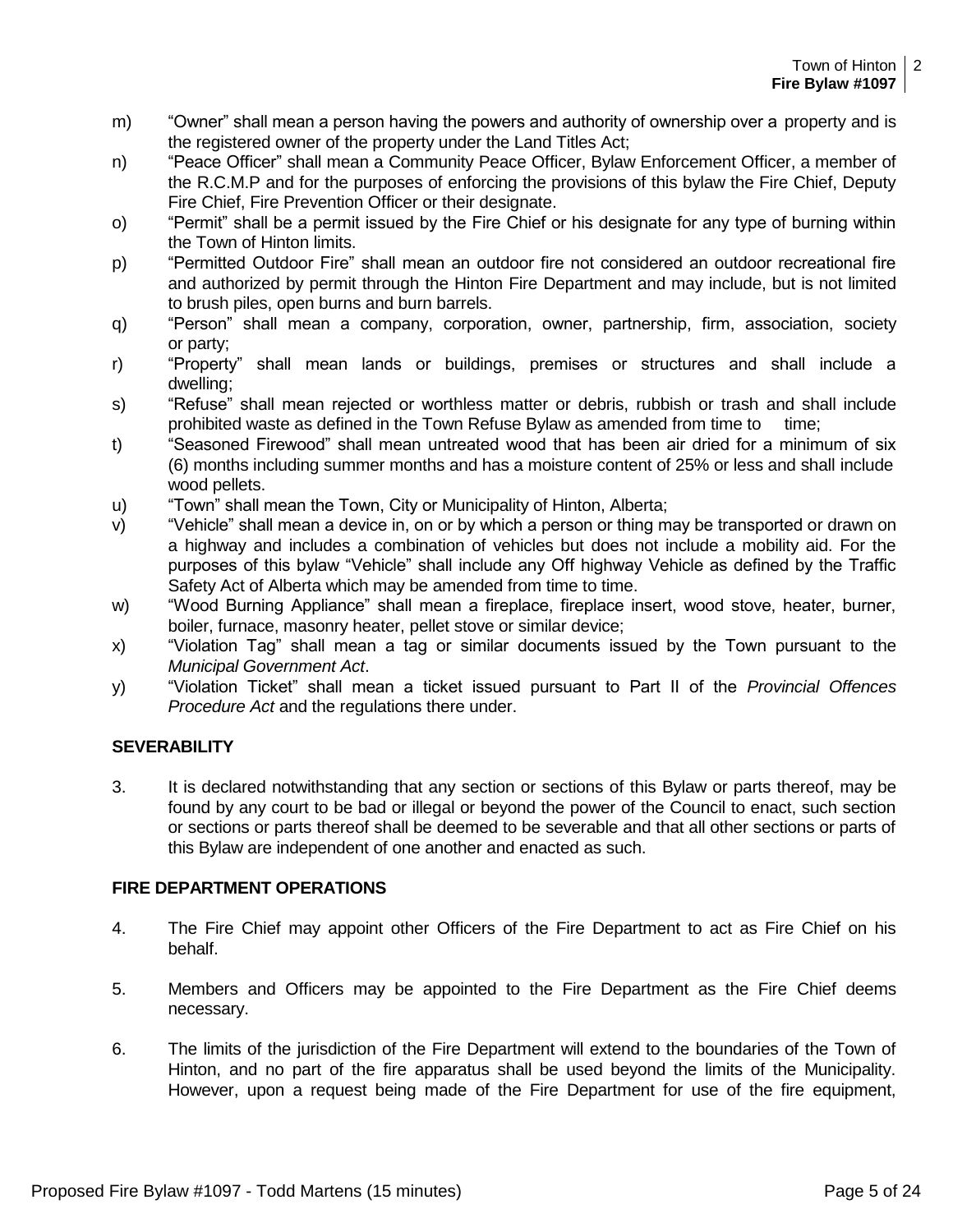apparatus and manpower outside of the limits of the Municipality, or in accordance with any existing MOU with another Organization, Municipality or Government Agency the Fire Chief or his designate shall have authority to authorize such use as deemed necessary. At all times regardless of existing MOU's or requests the Fire Chief or his designate shall ensure the Town of Hinton maintains sufficient and adequate fire protection coverage in the form of apparatus, equipment and manpower.

- 7. The Fire Chief has complete responsibility and authority over the Fire Department, subject to the direction of Council, and shall be responsible for all fire protection activities including, but not limited to rescue, fire suppression, pre-fire planning, fire prevention and education and other incidents or emergencies as they may occur.
- 8. The Fire Chief may establish rules, regulations, policies and committees necessary for the proper organization of the Fire Department including but not limited to:
	- (a) Use, care and protection of Fire Department property.
	- (b) The conduct and discipline of Officer's and Members and;
	- (c) Efficient operations of the Fire Department.
- 9. The Fire Chief or his designate shall have complete control, direction and management of any Fire Department apparatus, equipment or manpower assigned to an incident.
- 10. Where a Member is in charge of an incident he shall continue to act as such until relieved by an Officer of a higher rank.
- 11. The Fire Chief or his designate shall take responsibility for all fire protection matters including the enforcement of the Safety Codes Act and its Regulations as amended from time to time.
- 12. The Fire Chief shall report to the Town Manager or their designate, and be responsible to Council for the operations of the Fire Department or for any other matter as designated by Council.
- 13. Officer and Members shall carry out the duties and responsibilities of the Fire Department as directed by the Fire Chief.
- 14. The Fire Chief or his designate in charge at an incident is empowered to cause a building, structure or thing to be pulled down, demolished or otherwise removed if he deems it necessary to prevent the spread of fire to other buildings, structures or things.
- 15. The Fire Chief or his designate in charge at an incident is empowered to enter any premises or property where an incident is occurring or has occurred and to cause any Member, apparatus or equipment to entre said premises or property as deemed necessary to control and mitigate the incident.
- 16. The Fire Chief or his designate in charge at an incident is empowered to entre, pass through or over buildings or property adjacent to an incident and to cause any member, apparatus, equipment or any other person or thing assisting as necessary to entre, pass through or over buildings or property to gain access to the incident or to protect any other persons or property as he deems fit.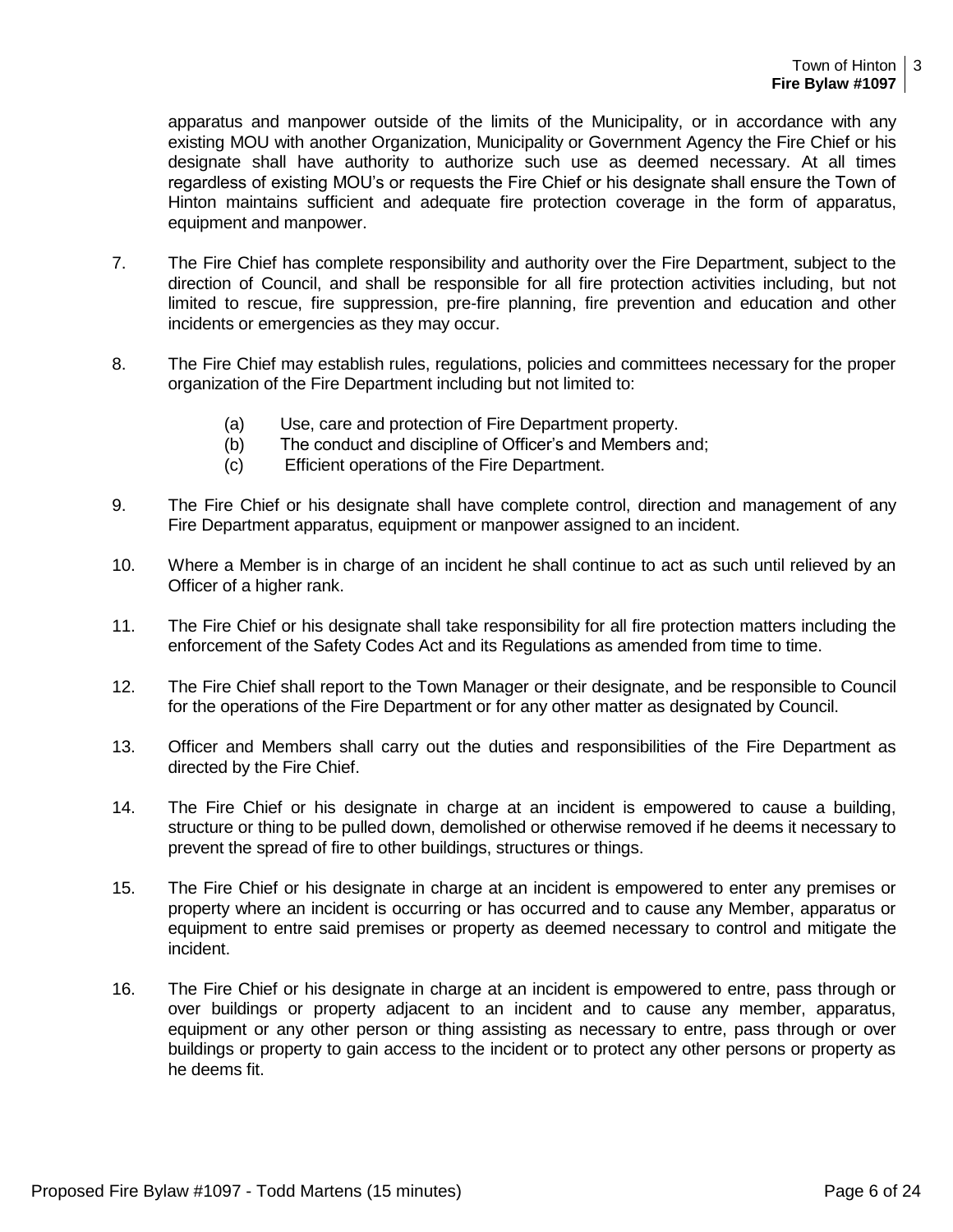- 17. The Fire Chief or his designate at an incident may obtain assistance from any other Official of the Municipality as he deems necessary in the discharge of his duties under this bylaw. 18. The Fire Chief or his designate in charge of an incident or emergency is empowered to take whatever actions or measures are necessary to eliminate the incident or emergency. This may include but is not limited to the commandeering of privately owned equipment and services.
- 19. A person who;
	- (a) receives an oral or written order under this section requiring the person to provide labour, services, equipment or materials must comply with the order;
	- (b) who provides labour, services, equipment or materials under this section who did not cause the incident or emergency is entitled to reasonable remuneration from the Municipality;
	- (c) causes the incident or emergency is liable for the expenses and costs of the actions or measures taken, including the remuneration referred to in subsection (b) as an amount owing to the Municipality and may include any fines or penalties prescribed by this or any other bylaw, Act or Regulation as may be applicable.
- 20. The Fire Chief or his designate in charge at an incident is empowered to establish boundaries or limits and keep persons from entering the area within the prescribed boundaries.
- 21. No person at or near an incident shall;
	- (a) enter the boundaries or limits of an area prescribed in accordance with Section 20 unless they have been authorized to entre by the Fire Chief or his designate in charge.
	- (b) stop or park any vehicle at or near any fire, accident, or emergency scene.
	- (c) impede, obstruct or hinder any Member of the Fire Department or any other member of any agency or organization or any person called upon to assist at the incident by the Fire Chief or his designate in charge.
	- (d) drive a vehicle over any equipment without expressed permission from the Fire Chief or his designate in charge.
	- (e) tamper with, damage, destroy or otherwise interfere with any apparatus or equipment in use at or near an incident.
- 22. A Peace Officer may at his discretion or at the direction for the Fire Chief or his designate in charge at an incident, enforce the provisions of Section 21. This may include but is not limited to the removal of any person or vehicle that may be found in contravention of Section 21.

#### **PERMITTED OUTDOOR FIRE (OPEN AIR FIRES)**

- 23. No person shall conduct open burning within the limits of the Town of Hinton unless he or she has obtained a permit from the Fire Chief or his designate. Permitted outdoor fires (open air fires) do not include barbecues, recreational outdoor fire pits or wood burning appliances.
- 24. Any person conducting a permitted outdoor fire must;
	- (a) keep a copy of the permit on site;
	- (b) produce a copy of the permit upon request to any Peace Officer or Fire Department Member upon request;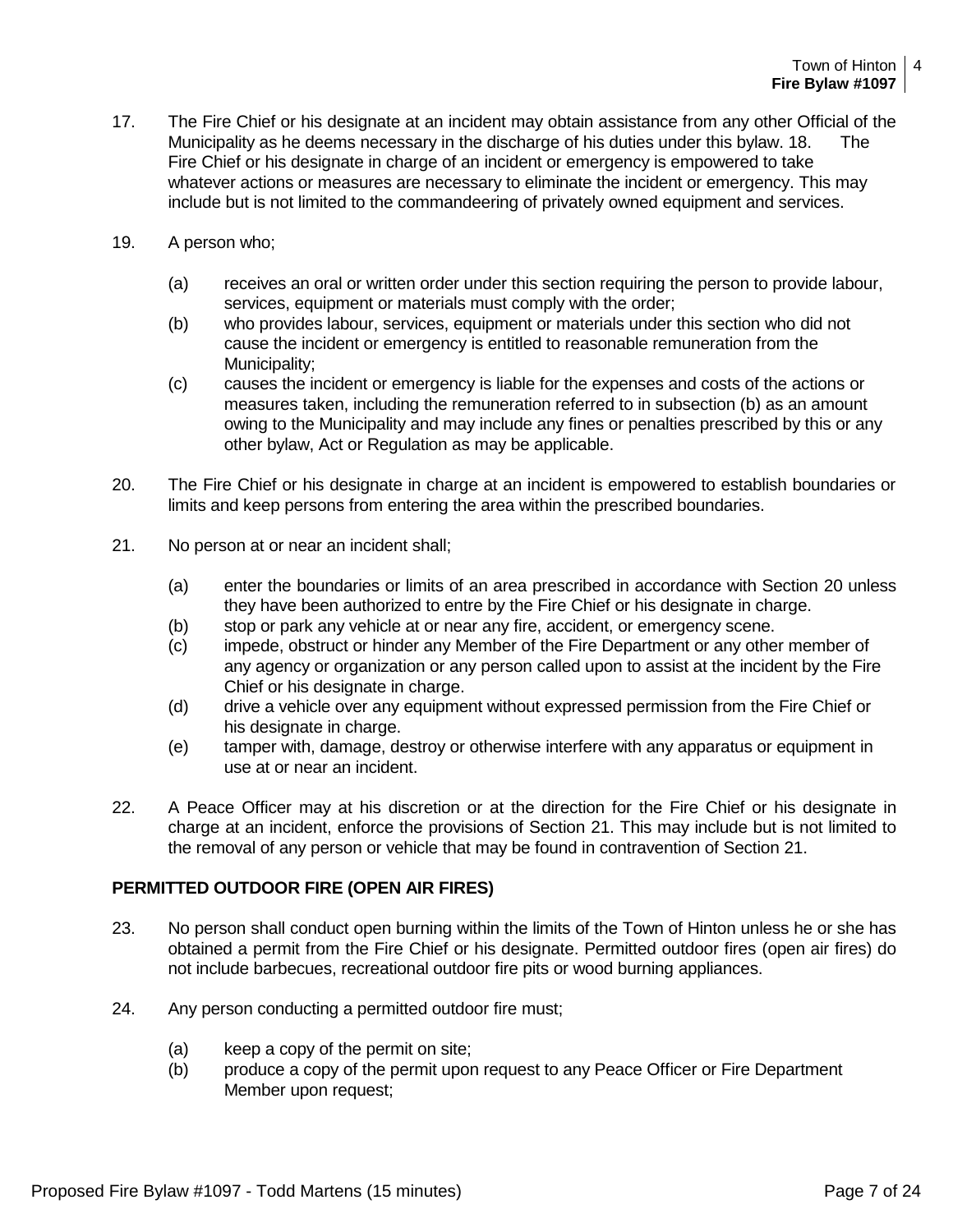- (c) obey all conditions of the permit which may include but is not limited to the size of the burn, what materials may be burned, wind speed restrictions, fire fighting equipment requirements and any other condition deemed reasonable by the permit issuer;
- (d) subsequent to subsection (c) a permitted outdoor fire will not exceed a size of 2m by 2m;
- (e) immediately cease and extinguish all burning if any condition of the permit changes. If permit conditions change the permit holder must contact the Fire Department for reinspection;
- (f) at the direction of any Peace Officer, the Fire Chief or his designate immediately and completely extinguish the fire.
- 25. Any person responsible for an open air fire whether by permit or not is wholly responsible for any damages, loss, injury or death that may occur as a result of the burning. As well as any expenses or costs associated with extinguishing the fire or any other fire caused by the open burn.
- 26. A Peace Officer, the Fire Chief, Deputy Fire Chief, Fire Prevention Officer or his designate may at any time immediately revoke a permit issued under Section 23 of this bylaw if reasonable and probable grounds exist to do so. Any person continuing to burn after a permit has been revoked will be considered to be in contravention of this bylaw and subject to penalties as such.

#### **OUTDOOR RECREATIONAL FIRE**

- 27. No person shall maintain an outdoor recreational fire unless the fire is contained within an approved fire pit and a permit has been issued by the Fire Chief or his designate.
- 28. Approved fire pits shall be inspected by the Fire Chief or his designate and shall be;
	- (a) at a minimum of three (3) meters from any building, structure, fence, trees or shrubs or any other combustible material;
	- (b) No more than one (1) meter wide;
	- (c) Made of a non-combustible material such as brick, concrete or heavy gauge metal;
	- (d) Covered with a mesh screen made of non-combustible material designed to prevent the spread of sparks with openings no larger than 1.25 centimetres.
- 29. Outdoor recreational fire pit permits shall be issued by the Fire Chief or his designate and shall be valid for the duration of the permit holder's residency at the location named on the permit. Changes to the fire pit or in ownership of the property shall require a re-inspection of the fire pit and property. An outdoor recreational fire permit shall not be issued to a tenant of any property without the expressed permission of the land owner. Any changes made from the permit to the conditions of the outdoor recreational fire location will immediately cause the permit to become invalid.
- 30. No person shall burn in an outdoor recreational fire any refuse.
- 31. A person shall only burn seasoned firewood in an outdoor recreational fire.
- 32. Any person responsible for an outdoor recreational fire whether by permit or not is wholly responsible for any damages, loss, injury or death that may occur as a result of the burning. As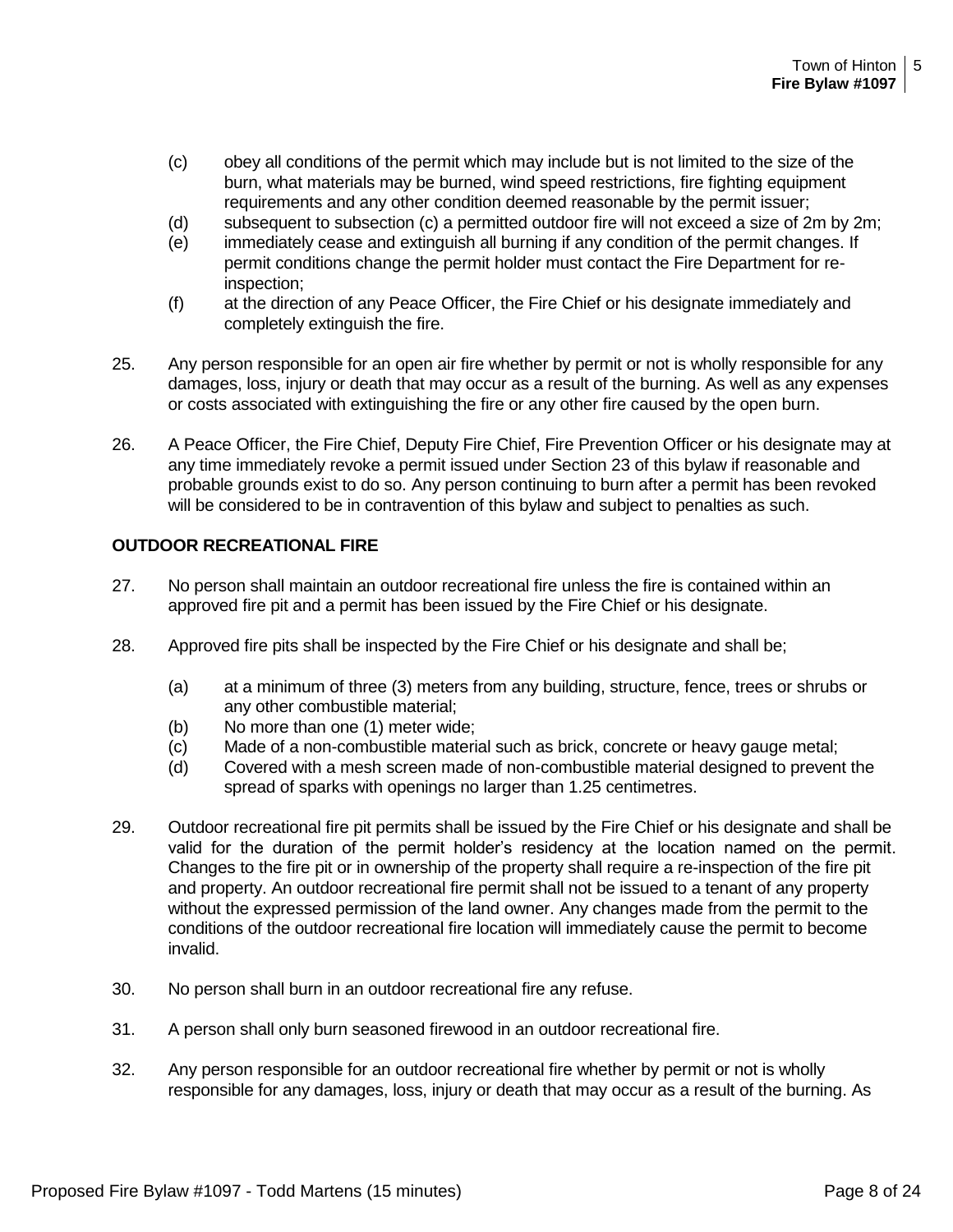well as any expenses or costs associated with extinguishing the fire or any other fire caused.

- 33. Any person responsible for an outdoor recreational fire must upon request produce to any Peace Officer, Fire Chief or his designate a copy of a permit issued by the Fire Department and valid for the location in which the fire is held.
- 34. A Peace Officer, the Fire Chief, Deputy Fire Chief, Fire Prevention Officer or his designate may at any time immediately revoke a a permit issued under Section 27 of this bylaw if reasonable and probable grounds exist to do so. Upon being revoked an outdoor recreational fire pit will be considered in contravention of the bylaw until such time a permit is granted again.
- 35. A Peace Officer, the Fire Chief, the Deputy Fire Chief, Fire Prevention Officer or his designate may order at any time if reasonable and probable grounds exist to do so, the removal of any outdoor recreational fire pit or container. Any person who refuses to comply with this order will be considered to be in contravention of this bylaw and may be subject to penalties as such.

#### **GENERAL PROHIBITIONS**

- 36. No person shall;
	- (a) damage, destroy or tamper with Fire Department apparatus, equipment or property;
	- (b) obstruct, hinder or prevent any Member or person assisting any Member from or while carrying out their duties imposed by this bylaw or as Directed by the Fire Chief or his designate:
	- (c) obstruct or otherwise interfere with any access roads, streets or approaches to any fire incident, fire hydrant, connections, pipes, stand pipes, sprinklers systems, cisterns or any other body of water or water delivery system designated for fire fighting purposes;
	- (d) falsely represent himself as a Fire Department Member either verbally, by writing, or by displaying or wearing of any Fire Department badge, cap, button, insignia or other paraphernalia for the purposes of such false representation;
	- (e) permit or cause to permit a fire to be lit or maintained on any public land within the Town of Hinton unless done so within the confines of a Town of Hinton approved, installed and maintained fire pit or barbecue;
	- (f) under the age of eighteen (18) be considered a responsible or competent person in charge of a fire;
	- (g) cause, permit or engage in any activity likely to cause, or which does cause a fire;
	- (h) conduct ground thawing activities within the Town of Hinton without first obtaining permission from the Fire Chief or his designate;
	- (i) allow a fire to burn in such a manner that it causes an immediate risk to health, safety and property;
	- (j) refuse to immediately extinguish any fire as directed by any Peace Officer, the Fire Chief or his designate;
	- (k) allow a fire to burn contrary to any fire advisories or bans implemented by the Fire Chief or his designate:
	- (l) Obstruct, interfere with or hinder a Peace Officer or any person who the Peace Officer may call upon to assist in the performance of his duties pursuant to this bylaw.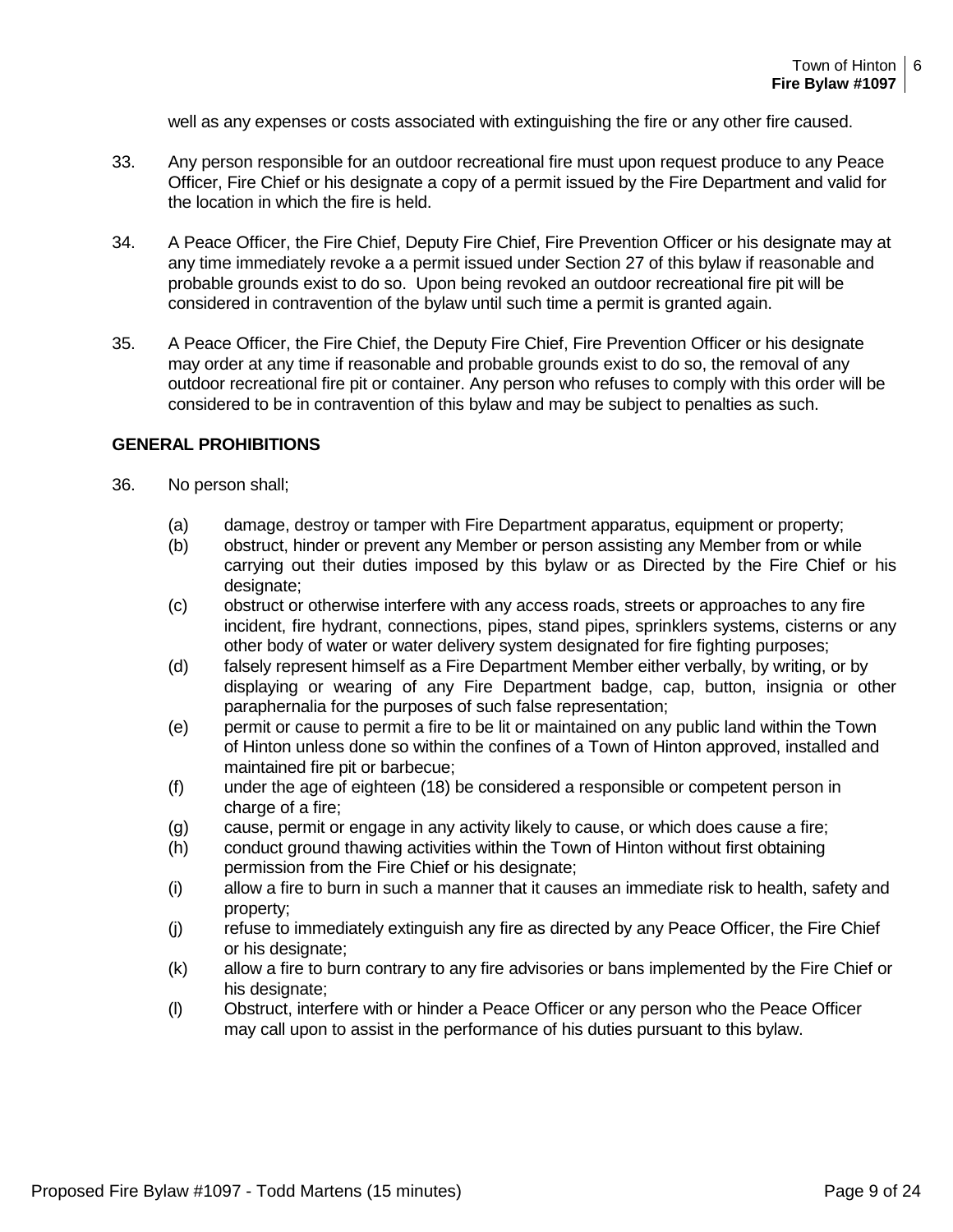#### **ENTRY FOR INSPECTION OR ENFORCEMENT**

- 37. A Peace Officer, the Fire Chief, Deputy Fire Chief, Fire Prevention Officer or his designate may at any reasonable time entre onto a property, premises or place, not including a dwelling, to inspect that property, premises or place for compliance under Sections 23, 24, 27 and 28 of this bylaw. When possible reasonable notice will be given to the owner, tenant or person in control of the property, premises or place prior to entry.
- 38. A Peace Officer, the Fire Chief, Deputy Fire Chief, Fire Prevention Officer or his designate may at anytime entre onto a property, premises or place, not including a dwelling, were reasonable and probable grounds exists to believe that a contravention of this bylaw is occurring that is causing or is likely to cause risk, injury or damage to life or property. Nothing in this Section will prohibit, restrict or impede any reasonable or expected response by an emergency service within the Town of Hinton from entering a dwelling or any other property or premises during times of emergency or requests for assistance as found within any other Federal, Provincial or Municipal Act, Regulation or Bylaw.

#### **FIRE DEPARTMENT SERVICE FEES**

39. Fire Department service fees shall be charged accordingly as found in Schedule "B" of this Bylaw as amended from time to time.

#### **FALSE ALARMS**

40. Upon receipt of a second and any subsequent false alarms to any residence, business, structure, property or premises by the Fire Department shall result in a service fee charge as found in Schedule "B" of this Bylaw as amended from time to time.

#### **PENALTIES**

- 41. Any person who contravenes any part or fails to comply with any notice issued pursuant to this Bylaw is guilty of an offense and liable to a fine or penalty on summary conviction, to a penalty not exceeding Two Thousand Five Hundred (\$2,500.00) Dollars, exclusive of costs and in case of non-payment of the penalty and costs of such breach, to punishment by imprisonment for any period not exceeding six (6) months.
- 42. Every person who violates any of the provisions of this Bylaw or who suffers or permits any act or thing to be done in contravention or in violation of any of the provisions of this Bylaw, who neglects to do or refrain from doing anything required to be done by any of the provisions of this Bylaw may be charged with an offence and liable to the penalties hereby imposed. Each day that a violation continues to exist shall constitute a separate offence.
- 43. Any Peace Officer may enforce the provisions of this Bylaw and may issue a Violation Tag or Violation Ticket to any Person found to have committed a breach of the Bylaw. The Violation Tag or Violation Ticket shall state the alleged offence, Bylaw Number and voluntary payment option in the amount as found in Schedule "A".
- 44. An Violation Tag or Violation Ticket may be issued by personally serving it upon the offender, by leaving it at the residence of the offender with a person who appears to be 18 years of age or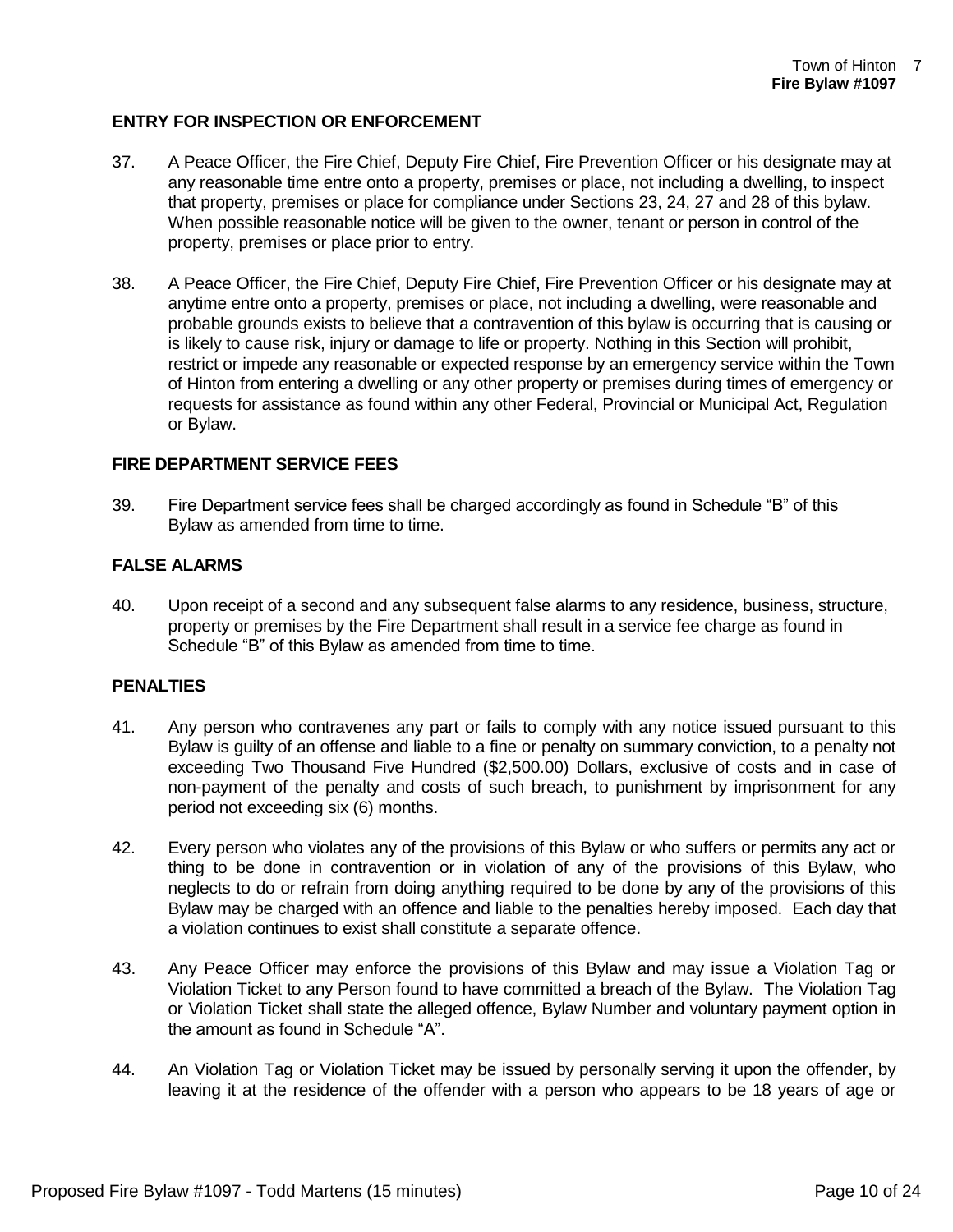older, by leaving it at the residence of the offender posted in a conspicuous place or by sending it by ordinary mail to the address of the offender.

- 45. The issuance of a Violation Tag is an initial alternative to a Violation Ticket. If a Violation Tag is issued and payment is not made within Thirty (30) days, an additional sum of \$10.00 shall be added to the appropriate fine indicated on the Violation Tag. After the time limit for payment of the Violation Tag, the Peace Officer may allow a further period of grace within the appropriate fine and the additional \$10.00 may be accepted.
- 46. If a cheque is given in payment for a Violation Tag, which results in non-sufficient funds, the offense for which the cheque was issued for shall remain in effect. In such cases, the Town may apply a penalty fee on NSF cheques received by the Town.
- 47. After the time limit for payment of a Violation Tag has passed a Peace Officer may serve upon the offender a Violation Ticket. Notwithstanding the foregoing, a Peace Officer is authorized and empowered to immediately issue a Violation Ticket to any Person the Peace Officer has reasonable grounds to believe has contravened any provision of this Bylaw.
- 48. The imposition of a fine either by issuance of a Violation Tag, Violation Ticket or Summary Conviction in court shall not relieve any Person so fined of any costs incurred in having work performed by the Town where authorized by this bylaw, and nothing in this Bylaw shall limit any rights or remedies of the Town pursuant to the *Municipal Government Act*.
- 49. Bylaw #781 and amendments thereto and Bylaw #1025 and amendments thereto are hereby repealed.
- 50. This Bylaw shall come into effect on the date of the final passing thereof.

| READ A FIRST TIME THIS  | DAY OF | . 2015. |
|-------------------------|--------|---------|
| READ A SECOND TIME THIS | DAY OF | . 2015. |
| READ A THIRD TIME THIS  | DAY OF | . 2015. |

**MAYOR** 

| DIRECTOR OF CORPORATE SERVICES |  |
|--------------------------------|--|

\_\_\_\_\_\_\_\_\_\_\_\_\_\_\_\_\_\_\_\_\_\_\_\_\_\_\_\_\_\_\_\_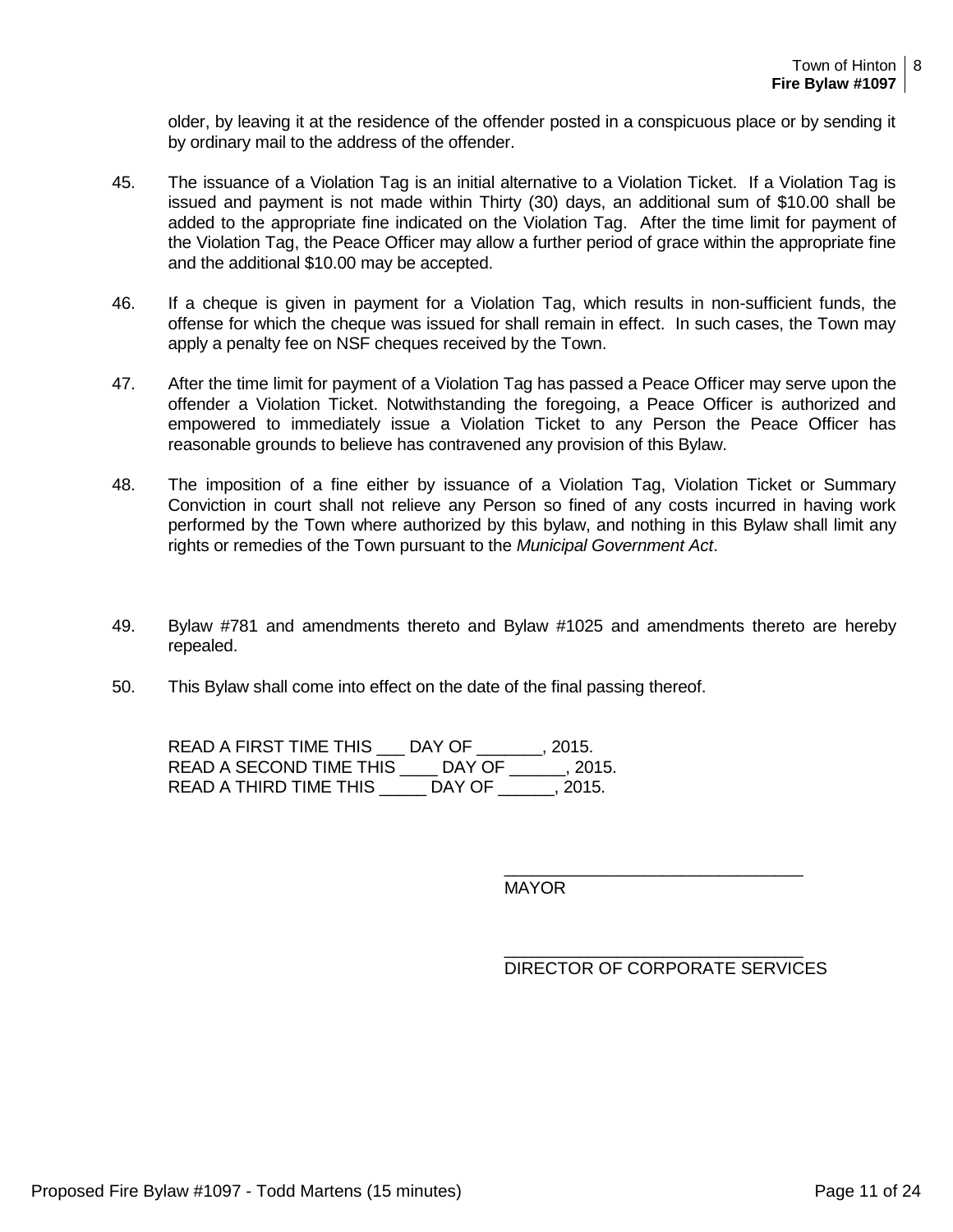#### **BYLAW 1097 SCHEDULE "A"**

For an offence under Sections 21(a) (b) and (d), 23, 24, 26, 27, 30, 31, 35, 36(a)-(i) the following penalties shall apply:

- 1st Offence: \$250.00
- 2<sup>nd</sup> Offence: \$500.00
- 3<sup>rd</sup> and subsequent Offences: \$750.00

For an offence under Sections 19(a), 21(c) and (e), 36(j) (k) and (l) the following penalties shall apply:

1<sup>st</sup> Offence: \$750.00

2<sup>nd</sup> and subsequent offences: Mandatory court appearance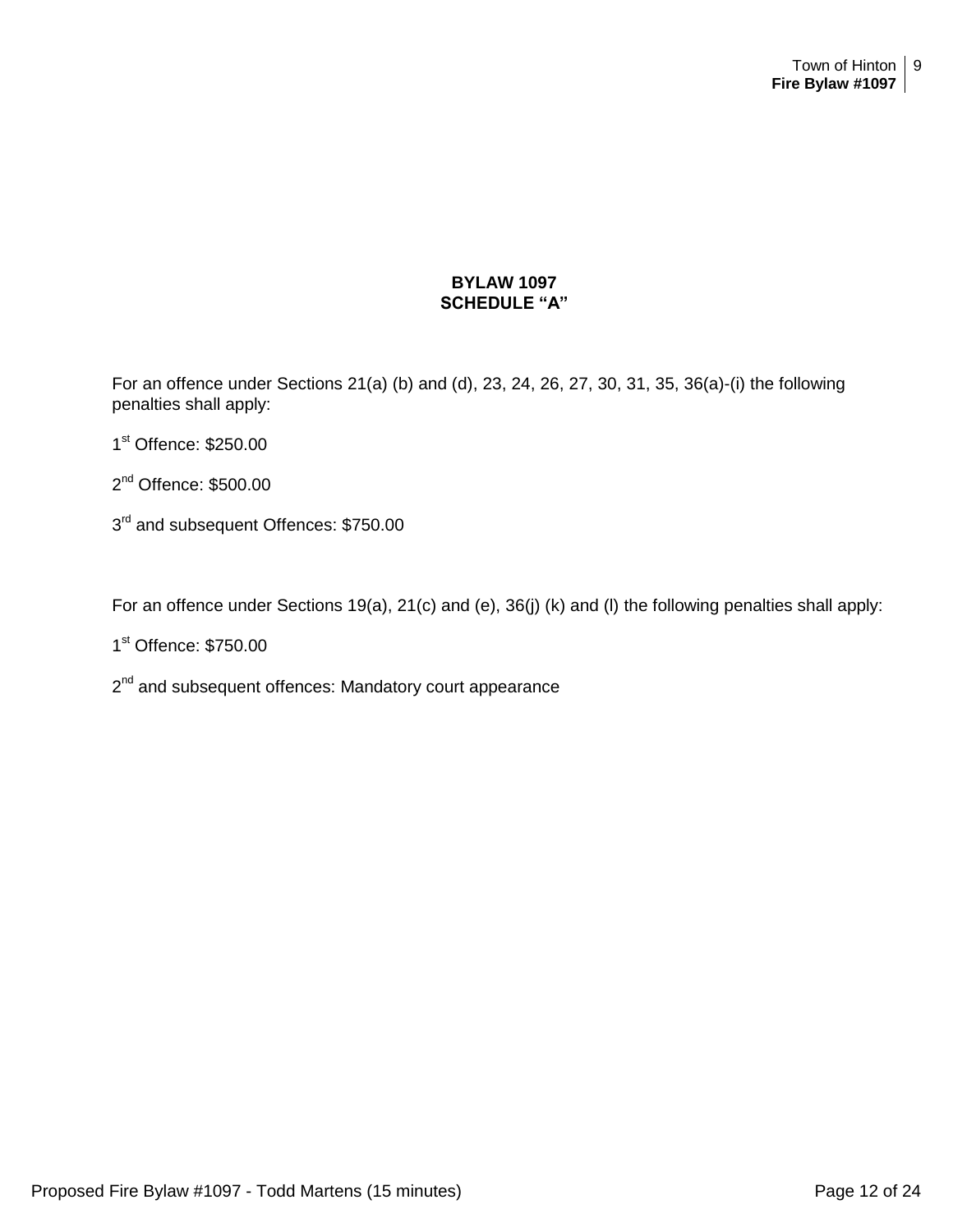## **BYLAW 1097 SCHEDULE "B"**

| Item           | <b>Requests for Compliance Certificates</b>                                                                                                                                               | <b>Fees</b>                                                                                                                                                                                                                 |
|----------------|-------------------------------------------------------------------------------------------------------------------------------------------------------------------------------------------|-----------------------------------------------------------------------------------------------------------------------------------------------------------------------------------------------------------------------------|
| $\mathbf{1}$   | Development & Issuance of Alberta Fire Code Letters of Approval for<br>products or systems regulated by the Alberta Fire Code at the request of<br>the proponent of the product or system | \$100.00 application fee & \$100.00<br>per hour service fee after the 1 <sup>st</sup> hour                                                                                                                                  |
| 2              | Development & Issuance of Alberta Fire Code Written Specific Rulings<br>requested by the owner or designer of a product, system or building<br>regulated by the Alberta Fire Code.        | \$10.00 application fee & \$100.00 per<br>hour service fee after the 1 <sup>st</sup> hour                                                                                                                                   |
| 3              | Development & issuance of Written Responses to Alberta Fire Code<br>Inquiries requested by the owner or designer of a product, system, or<br>building regulated by the Alberta Fire Code. | \$100.00 application fee & \$100.00<br>per hour service fee after the 1 <sup>st</sup> hour                                                                                                                                  |
| 4              | Letters of Summary to lawyers and Insurance Companies for Fire<br>Investigation Information of Fire Safety Searches                                                                       | \$100.00 summary letter or search<br>report                                                                                                                                                                                 |
|                | <b>Other Services</b>                                                                                                                                                                     |                                                                                                                                                                                                                             |
| 5              | <b>Expert Witness Services - Civil Litigation</b>                                                                                                                                         | \$100.00 per hour to a maximum of<br>\$800.00 per day (minimum 1hour)<br>plus expenses                                                                                                                                      |
| 6              | Fire Investigation & Inspection Services in Municipalities in Alberta                                                                                                                     | \$100.00 per hour plus contracted<br>expenses for services or equipment<br>necessary to complete the<br>investigation plus travel/living<br>expenses. (min. 1 hour)                                                         |
| $\overline{7}$ | Fire Investigation and Inspection Services to extra-Provincial & \$50.00 per<br>hour plus contracted Federal Jurisdictions or Out of Province                                             | \$100.00 per hour plus contracted<br>expenses for services or equipment<br>necessary to complete the<br>investigation plus travel expenses.<br>(min. 1 hour)                                                                |
| 8              | Fire Department Training room rental fee                                                                                                                                                  | For Profit/Commercial business<br>\$39.50/hr min 1.5 hrs or<br>\$200.00/day<br><b>Adult Non Profit groups</b><br>\$26.50/hr min 1.5 hrs or<br>\$132.50/day<br>Youth Non Profit groups<br>\$13.00/hr min 1.5 hrs \$65.00/day |
|                |                                                                                                                                                                                           | <b>GST Included</b>                                                                                                                                                                                                         |
|                | <b>Municipal Annual Commercial &amp; Industrial Inspections</b>                                                                                                                           |                                                                                                                                                                                                                             |
| 9              | Annual Fire Prevention Inspections (as per QMP)                                                                                                                                           | \$100.00 per hour                                                                                                                                                                                                           |
| 10             | ** Annual Fire Inspections - non-compliance requiring subsequent<br>inspection -                                                                                                          | an additional fee charged at twice the<br>fee noted above.                                                                                                                                                                  |
| 11             | Seminars, Courses and Presentations upon request                                                                                                                                          | \$100.00 per hour plus travel<br>expenses (min. 1 hour)                                                                                                                                                                     |
|                |                                                                                                                                                                                           |                                                                                                                                                                                                                             |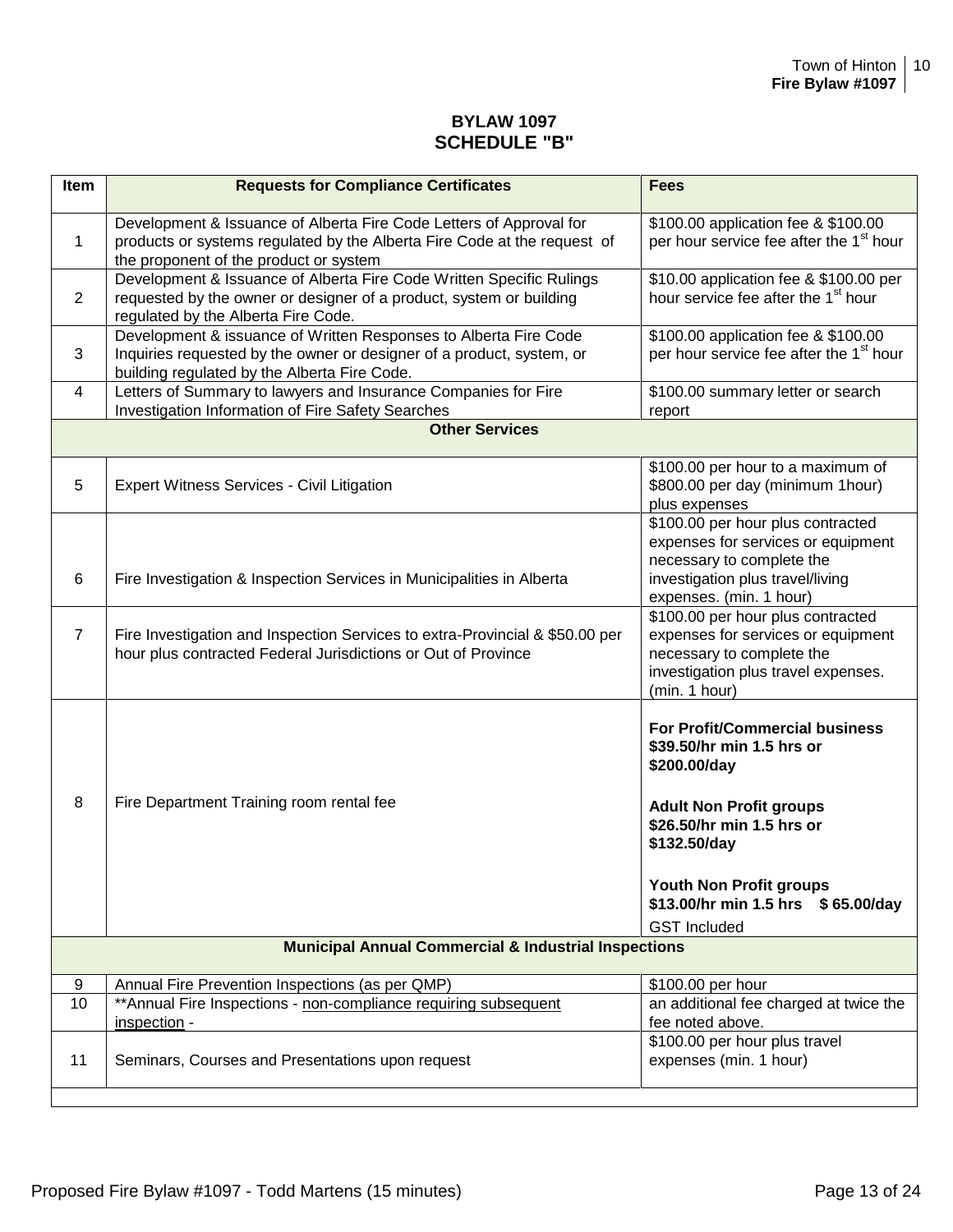| <b>Certificates/Permits</b> |                                                                                                                                                                            |                                                                                                    |  |
|-----------------------------|----------------------------------------------------------------------------------------------------------------------------------------------------------------------------|----------------------------------------------------------------------------------------------------|--|
| 12                          | Occupant Load Calculations & Certificate Issuance                                                                                                                          | \$55.00 per certificate                                                                            |  |
| 13                          | Fire Works Handling/Discharge/Ignition/Display//Possession                                                                                                                 | \$50.00 per permit                                                                                 |  |
| 14                          | Permitted Outdoor Fire (open Air burn) Permit Issuance - (10 days<br>maximum)                                                                                              | \$50.00 per permit                                                                                 |  |
| 15 <sub>2</sub>             | Outdoor Recreational Fire Permit (1 time only fee)                                                                                                                         | \$25.00 per permit                                                                                 |  |
| 16                          | Fire Department Emergency response: Command Unit, Fire Pumper,<br>Tanker, Vehicle Rescue, Rapid Response, Off-road ATV Specialty Teams<br>IE: ice/swift water, cave rescue | \$600.00 per unit per hour including<br>crew / 180.00 per unit per hour for<br><b>Command Unit</b> |  |
| 17                          | Fire Service disposable materials                                                                                                                                          | At actual replacement cost                                                                         |  |
| 18                          | Response to repeat false alarms - 2nd & subsequent occurrences system<br>deficiency or mechanical faults of same circumstances in a<br>calendar year -                     | \$400.00/response                                                                                  |  |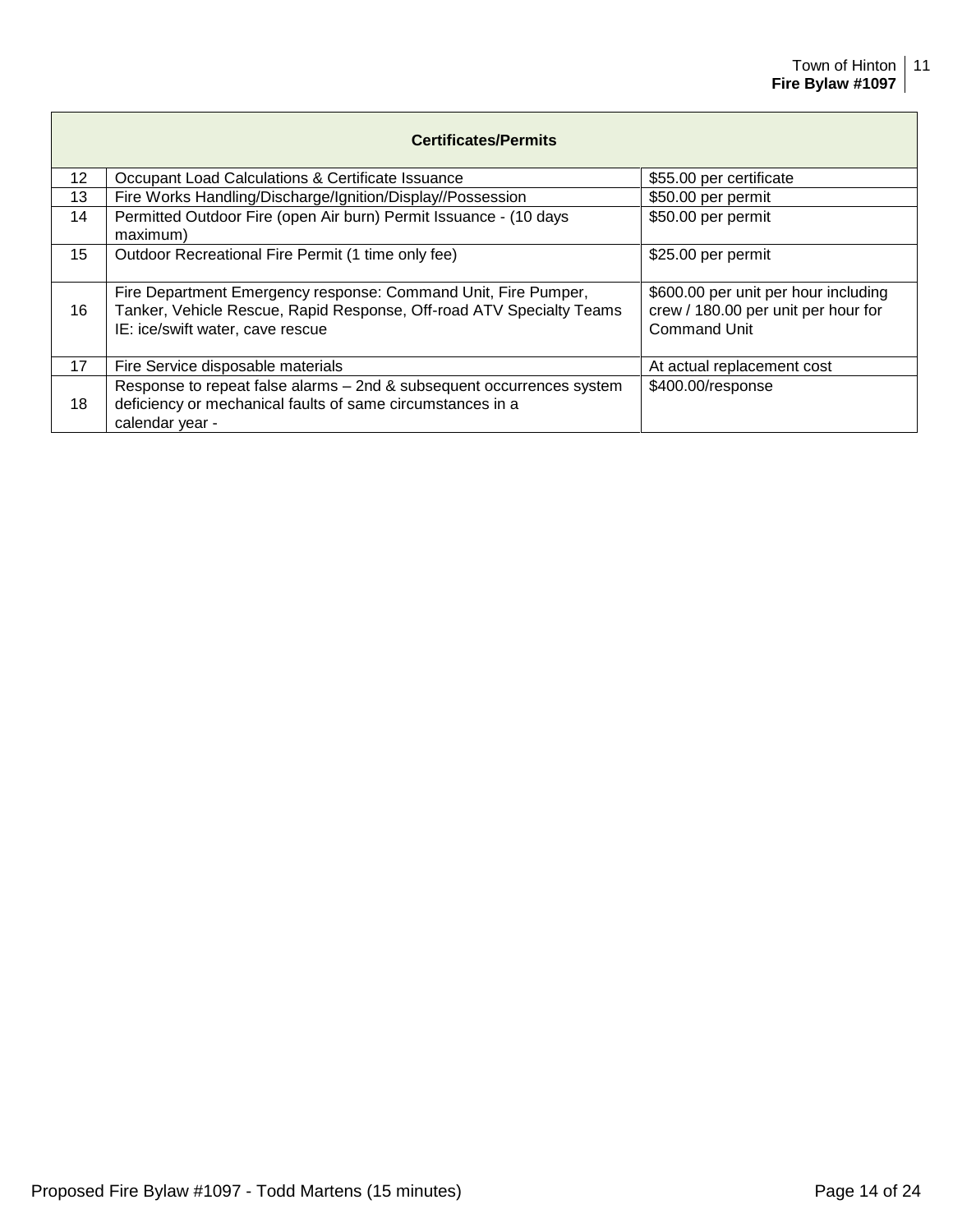Council,

Depending of course on debate, it is my intention to introduce an amendment to the Fire Bylaw this evening. I plan on replacing the Section on "Outdoor Recreational Fire" (Sec 27- 35) with the following:

Outdoor Recreational Fire

- 27. No person shall maintain an outdoor recreational fire unless the fire is contained within a fire pit.
- 28. Fire pits shall not be used in such a way that (according to the judgment a Peace Officer, Fire Chief or designate) they present a threat to property or public safety.
- 29. Fire pits shall not be used in such a way that (according to the judgment a Peace Officer, Fire Chief or designate) they present an ongoing nuisance to adjacent property owners.
- 30. No person shall burn any refuse in an outdoor recreational fire.
- 31. Persons responsible for an outdoor recreational fire are required to supervise the burning and extinguishment of said fire.
- 32. Any Peace Officer, Fire Chief or designate may issue a stop burn order if (in their judgment) the fire is in contrivance of Sec. 27, 28, 29, 30, 31, or 34.
- 33. Any person responsible for a fire which has been issued a stop burn order as per Sec 32 shall...
- 33 (a). Not be permitted to burn a recreational fire at their residence until they have provided the Fire Chief with a written plan in regards to how they intend to avoid the situation which caused the stop burn order to be issued.
- 33 (b). This written plan shall be completed to the satisfaction of the Fire Chief
- 33 (c). Any recreational fires burned prior to the completion of the written plan in Sec
- 33 (a) and (b) shall be treated as an offence under the first part of Schedule A and subject to immediate extinguishment to which the property owner shall be responsible for the costs.
- 34. Any recreational fire shall be supervised at all times by a responsible person with a readily accessible form of extinguishment.
- 35. The Fire Chief in collaboration with the Town Manager may recommend (to be approved by order of Council) to order the removal of any outdoor recreational fire pit if the owners of the respective property present an ongoing threat to the safety of property, safety of the public or nuisance.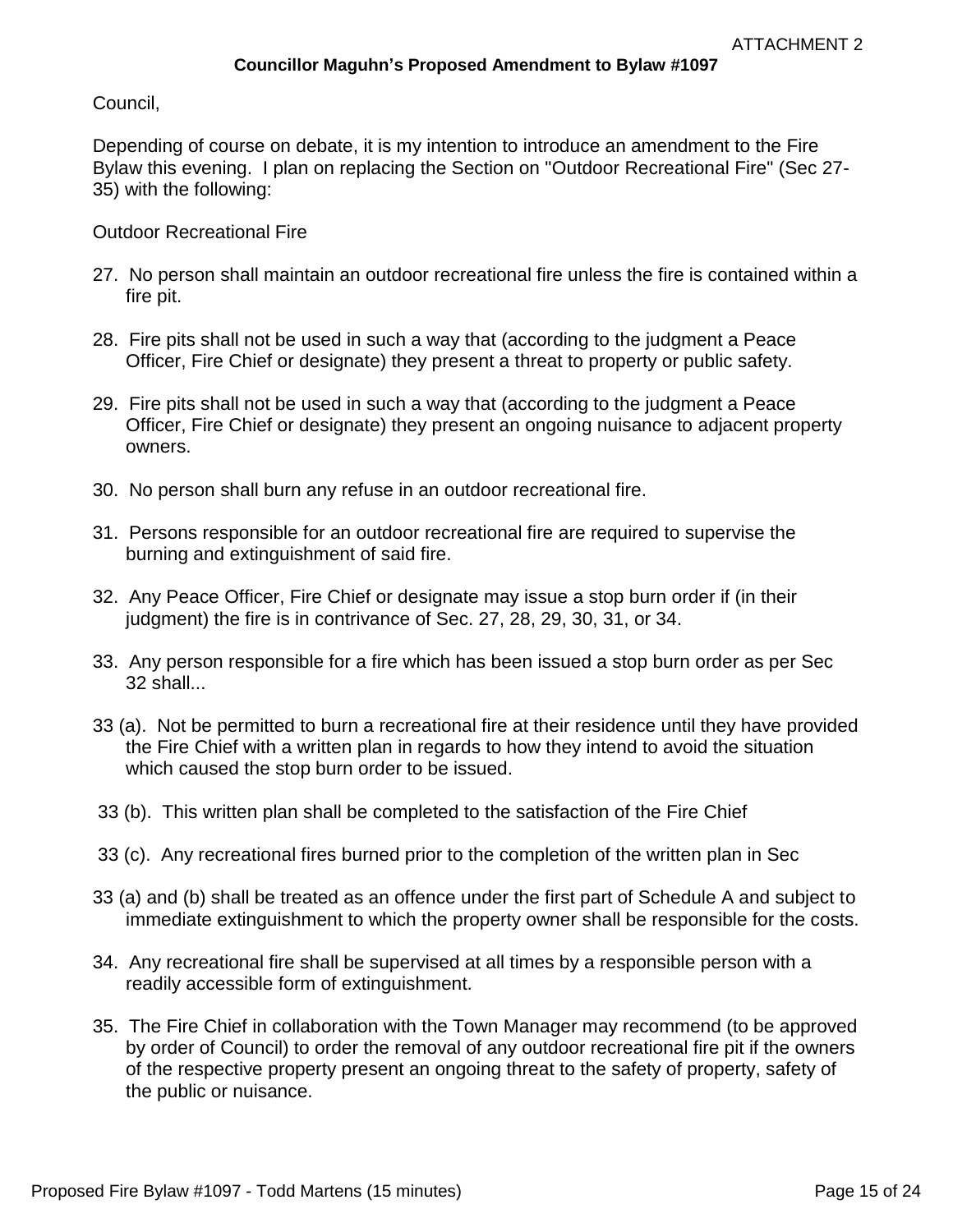

# **TOWN OF HINTON DIRECTION REQUEST**

| <b>DATE:</b>        | August 31, 2015                                                                               |
|---------------------|-----------------------------------------------------------------------------------------------|
| TO:                 | <b>STANDING COMMITTEE MEETING OF SEPTEMBER 8, 2015</b>                                        |
| <b>FROM:</b>        | Ryan Alice, Community Peace Officer &<br>Todd Martens, Fire Rescue and Bylaw Services Manager |
| <b>REVIEWED BY:</b> | Laura Howarth, Director of Community & Protective Services                                    |
| <b>APPROVED BY:</b> | Mike Schwirtz, Town Manager                                                                   |
|                     |                                                                                               |

## **RE**: **Proposed Fireworks Bylaw #1098**

## **Purpose**

This item is before Council to seek direction on the final draft of the proposed Fireworks Bylaw #1098 (Attachment 1). At the Regular Council Meeting of August 18, 2015, Council requested that Administration to bring the proposed bylaw back to Standing Committee for further discussion.

#### **Issue**

At the Regular Council Meeting of August 18, 2015 proposed Fireworks Bylaw #1098 was brought forward for third and final reading after a requested public feedback period was held. After reviewing the feedback, Council deferred the decision requesting the bylaw come back to Standing Committee for further discussion and direction. Items that Council are seeking information on at this time include the feasibility of having Fire Rescue & Bylaw Services Department members trained as Certified Display Supervisors, providing the service to residents for special events using these trained Supervisors, and what these options would look like operationally and financially if proceeded with.

#### **Administration Comments on Situation / Options**

Administration has since looked further into the possibility of providing trained staff to the public as Display Supervisors and has obtained the following information.

To become a certified Display Supervisor, a person must take a 1 day course through an approved facilitator. Once the course has been completed, the person must then attend a minimum of 3 displays with a certified Display Supervisor (some facilitators require up to 5.) Once completed, an application is filed with the federal government by the facilitator to obtain certification for the applicant. The cost per person is \$200 which covers the course and the application fee. Additional costs may also include training / "practicum" time, travel and accommodation to train and maintain (on an ongoing basis) a minimum of two Display Supervisors on staff at all times. Once certified a company or in this case the Town, would be required to obtain the proper liability insurance to provide such services. This insurance is at a cost of \$15,000 annually regardless of how many shows may be put on in a year.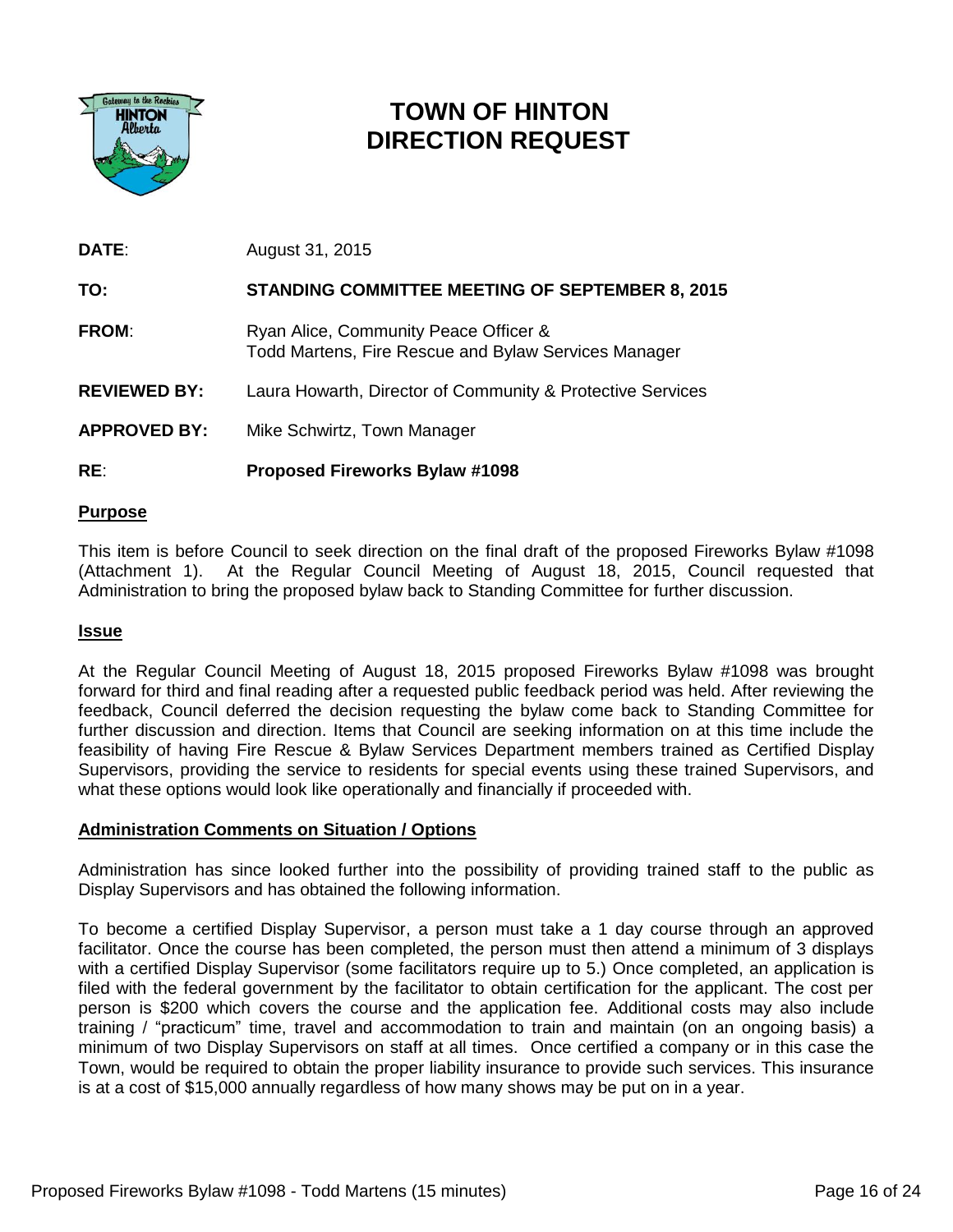These costs cannot be accommodated within the current operational budget without compromising existing services / training and would therefore require additional resources in order to provide and maintain this new service. Some of the expenses could be offset if Council established a fee-for-service schedule.

The Fire Rescue & Bylaw Services Department is made up largely of "volunteer" members who would be required to take time away from their work and family life in order to become certified, and then again to accommodate the needs of the community when shows are requested. As well, there may be costs associated with having a member attend an event, equipment needs (if any) and the risk of not meeting expectations to deliver the new service (availability of a Display Supervisor).

#### **Administration's Conclusion / Proposed Direction**

After reviewing all considerations presented through our initial research, public feedback and proposed ideas presented by Council, Administration is bringing the following options back to Council for discussion and direction:

- 1) The Town of Hinton does not provide certified Display Supervisors to the public.
- 2) Administration makes changes to the proposed bylaw that would allow residents to display low hazard fireworks on the following holidays: New Year's Eve, Canada Day and Labour Day. Without the requirement of having a certified Display Supervisor present, but still requiring a permit from the Fire Rescue & Bylaw Services Department to do so.
- 3) Conduct further research with respect to the bylaw as identified by Council at this Standing Committee meeting.

Upon final direction from Council, any changes receiving consensus will be placed into the proposed bylaw in the appropriate format and presented to Council for third and final reading.

#### **Town Manager Comments**

Certifying a Town employee as a Display Supervisor and offering this service is at a minimum a \$15,000+ per year cost and at this time is not identified as a core Town service. Making this service available cost aside, will be very difficult. Multiple requests for fireworks displays on the same night would only be possible if we trained up multiple employees and only if they were available on those dates. This will drive costs even higher.

Permitted use of fireworks of any kind and under any conditions attaches a portion of the liability to the Town of Hinton.

#### **Attachment(s)**

1. Proposed Fireworks Bylaw #1098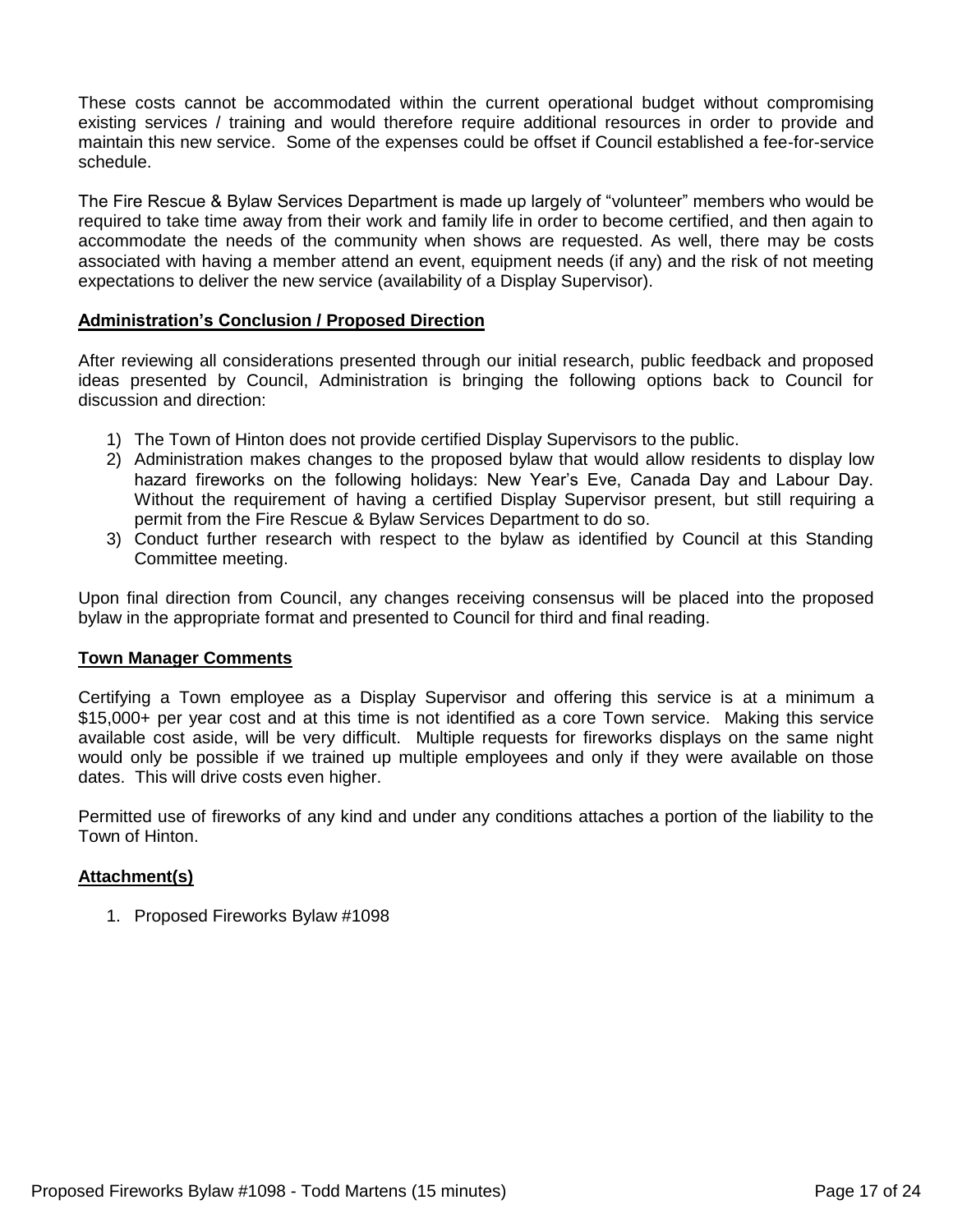

## **TOWN OF HINTON BYLAW #1098**  BYLAW OF THE TOWN OF HINTON IN THE PROVINCE OF ALBERTA TO REGULATE THE POSSESSION, SALE, STORAGE, PURCHASE AND DISCHARGE OF FIREWORKS

**WHEREAS** Section 7(a) of the Municipal Government Act, R.S.A. 2000, c. M-26, as amended, provides for municipalities to enact Bylaws for the safety, health and welfare of people and the protection of people and property;

**AND WHEREAS** Section 8(a) of the Municipal Government Act, R.S.A. 2000, c. M-26, as amended, provides for municipalities to enact Bylaws to regulate or prohibit;

**AND WHEREAS** Section 8(c) of the Municipal Government Act, R.S.A. 2000, c. M-26, as amended, provides for municipalities to enact Bylaws to provide for a system of licenses, permits or approvals;

**AND WHEREAS** The Council of the Town of Hinton recognizes that fireworks are explosive devices which are classified as Dangerous Goods under the Alberta Fire Code and which, when used improperly by untrained persons, can cause injury, damage, fire and death;

**AND WHEREAS** The Council of the Town of Hinton has determined that the sale, storage, purchase and discharge of fireworks by persons not in possession of a fireworks display supervisors card as noted above creates an unacceptable level of risk to life, health, safety and property;

**AND WHEREAS** The Town of Hinton wishes to enact a Bylaw for the purpose of prohibiting the possession, sale, storage, purchase and discharge of fireworks by any person not in possession of a valid fireworks *display supervisor* card issued pursuant to the Explosives Act of Canada, and its Regulations, by the Government of Canada;

**NOW THEREFORE** the Municipal Council of the Town of Hinton in session duly assembled hereby enact as follows:

# **1. Title**

This bylaw may be cited as the "Fireworks Prohibition Bylaw".

# **2. Definitions**

The definitions in the following enactments, as amended, in order of precedence, shall be used for the purposes of interpreting this Bylaw and its application: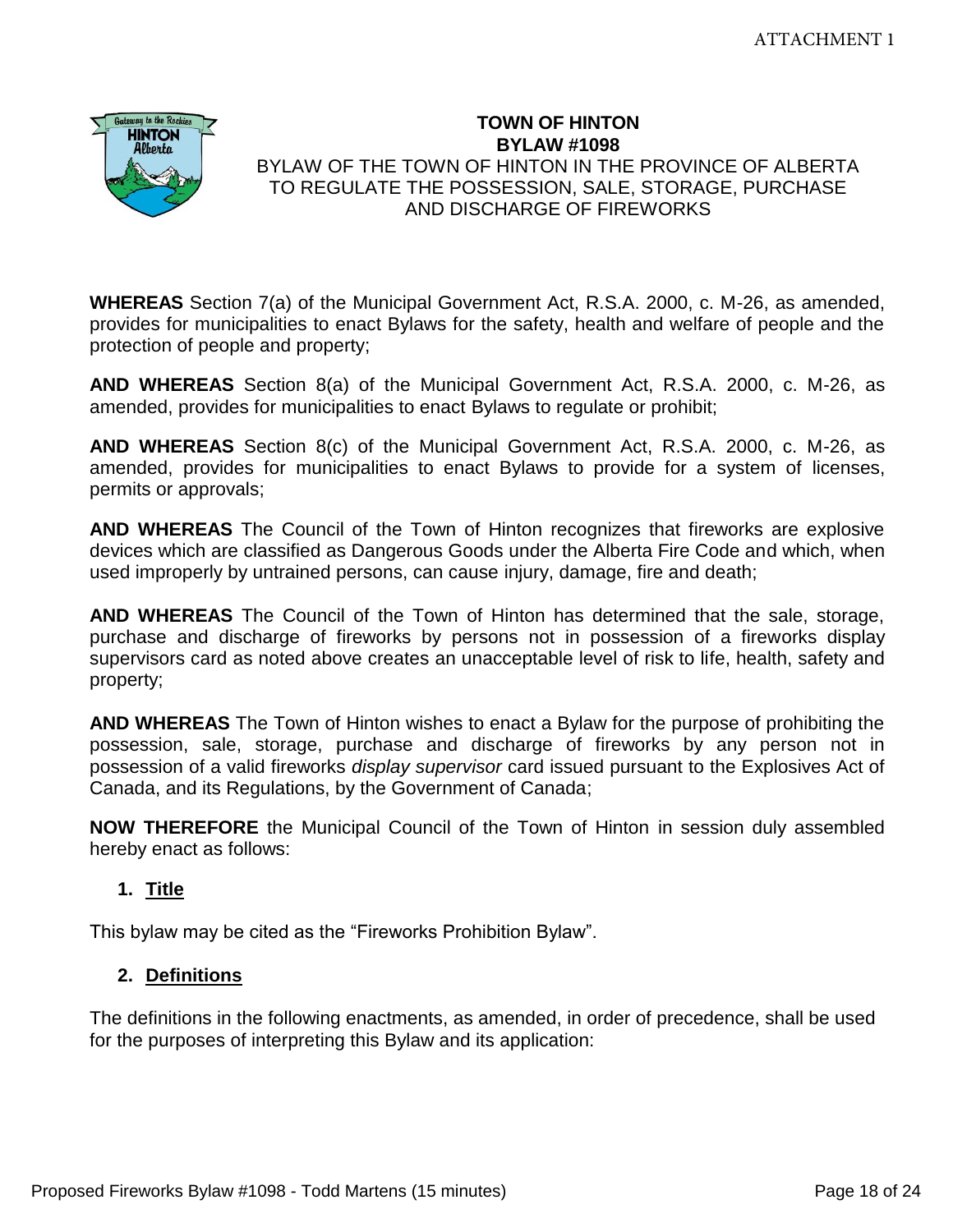- 1) Municipal Government Act (R.S.A. 2000, c. M-26)
- 2) Safety Codes Act (R.S.A. 2000, c. S-1)
- 3) Alberta Fire Code
- 4) Explosives Act (R.S.C. 1985, c. E-17)

For greater clarity in this bylaw:

- a) "Display Supervisor or Pyrotechnician" means a person holding a valid certificate as such through Natural Resources Canada Explosives Regulatory Division.
- b) "Fire Chief" shall mean the Chief Officer of the Fire Department who is appointed by Council to manage and administer the Fire Department and includes his/her designate;
- c) "Firecracker" means small fireworks with entwined fuses used solely as noise makers and not for pyrotechnic effect, and without limitation includes bottle rockets and screechers;
- d) "Fireworks" includes both Low Hazard Fireworks and High Hazard Fireworks as defined herein;
- e) "High Hazard Fireworks" means manufactured goods intended to be used for pyrotechnic effects that are classified by the Canada Explosives Regulations as high hazard fireworks (Class 7.2.2) but does not include Firecrackers; For the purposes of this bylaw Special Effect Pyrotechnics will be included in this definition.
- f) "Low Hazard Fireworks" means manufactured goods intended to be used for pyrotechnic that are classified by the Canada Explosive Regulations as low hazard fireworks for recreation (Class7.2.1.) such as fireworks showers, fountains, golden rain, lawn lights, pinwheels, volcanoes and sparklers, but does not include Roman Candles;
- g) "Roman Candle" means a ground level firework that is capable of projecting or discharging a charge or series of charges or pyrotechnical effects more than three (3) meters and which has a tube size of ¾" or less.
- h) "Peace Officer" means a Community Peace Officer, Bylaw Enforcement Officer or member of the RCMP or for the purposes of enforcing provisions of this bylaw the Fire Chief, Deputy Fire Chief, Fire Prevention Officer or their designate. A Safety Codes Officer in the Fire Discipline may also be considered a Peace Officer for the purposes of this bylaw.
- i) "Violation Tag" shall mean a tag or similar documents issued by the Town pursuant to the *Municipal Government Act*.
- j) "Violation Ticket" shall mean a ticket issued pursuant to Part II of the *Provincial Offences Procedure Act* and the regulations there under.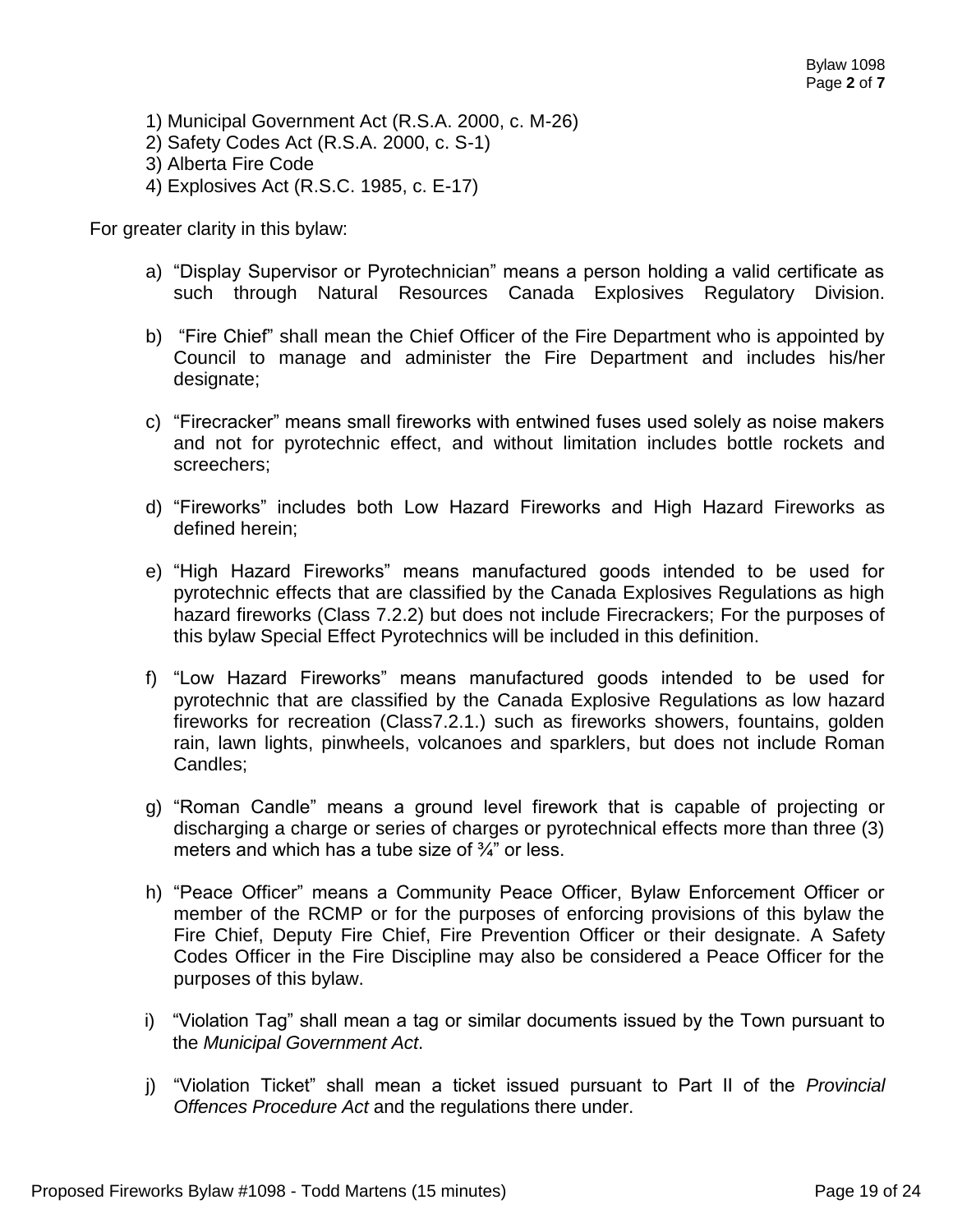## **3. Prohibitions and Regulations**

- 1. No person shall wholesale, display for sale, offer for sale, sell, possess or store any fireworks within the Town of Hinton.
- 2. No person shall wholesale, display for sale, offer for sale, sell, possess or store any Roman Candles within the Town of Hinton.
- 3. No person shall wholesale, display for sale, offer for sale, sell, possess or store any Firecrackers within the Town of Hinton
- 4. No person, may obtain, purchase, set off, discharge or otherwise handle fireworks within the Town of Hinton without the written permission of the Town of Hinton Fire Rescue Department.
- 5. No person, may obtain, purchase, set off, discharge or otherwise handle Roman Candles within the Town of Hinton.
- 6. No person shall sell fireworks to any person.
- 7. No person shall obstruct, interfere with or hinder a Peace Officer or any person who the Peace Officer may call upon to assist in the performance of his duties pursuant to this bylaw.
- 8. No person shall handle, set up, set off, fire, discharge or energize a pyrotechnics display in the Town of Hinton without the written permission of the Fire Department. Any Person wishing to obtain written permission from the Fire Chief or his designate must hold a valid Fireworks Operator Certificate as a Display Supervisor or Pyrotechnician from Natural Resources Canada Explosives Regulatory Division.
- 8. A certified Display Supervisor or a Pyrotechnician, may conduct a show after receiving permission to do so in writing from the Fire Chief or his designate.
- 9. A Display Supervisor or Pyrotechnician will apply in writing, a minimum of 28 Calendar days prior to an event, to the Fire Department for a written letter of permission to conduct a display or show. The application in writing will cover all the information required by the Explosives Act and the Alberta Fire Code. It will include, but not be limited to:
	- a) Date, time and location of the proposed event,
	- b) Names, addresses and certification numbers of all display supervisors or pyrotechnicians and assistants participating in the show,
	- c) The name of the sponsor or purchaser of the event,
	- d) A full description of the planned event and a list of all materials to be fired, detonated, burnt or energized during the event,
	- e) The emergency plan for the event,
	- f) Verification of liability insurance, in an amount acceptable to the Town of Hinton,
	- g) Payment of the designated application fee, and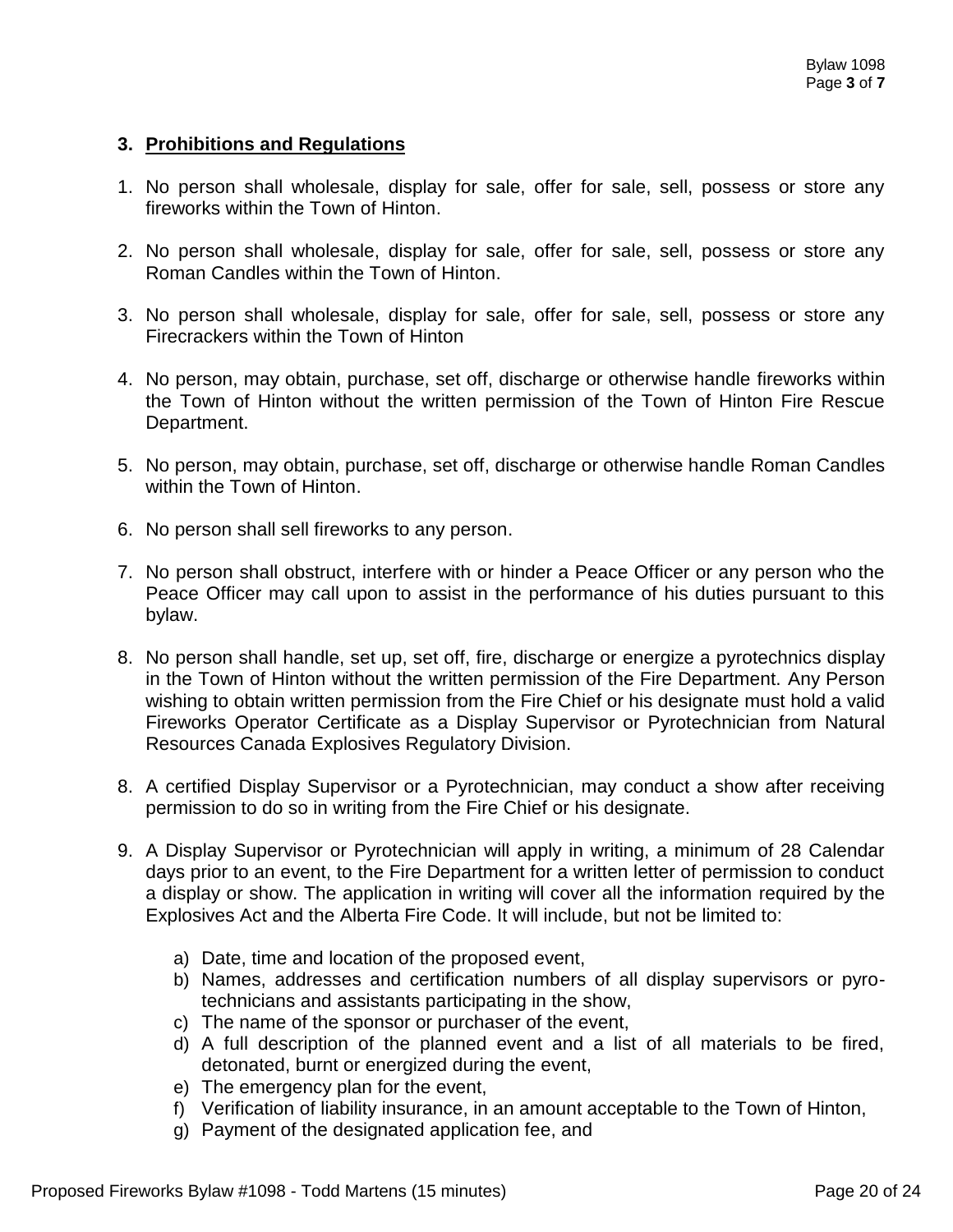- h) Any other information deemed necessary by the Town of Hinton or the Fire Chief.
- 10. The Fire Chief may choose to issue to a Display Supervisor or Pyrotechnician, written permission for a show or display to take place.
- 11.The Fire Chief may choose not to issue written permission to anyone for a display or show if, in their opinion, such a display or show may create a risk to life, safety or property.
- 12.The Fire Chief may attach any terms and conditions in a written permission that he or she deems appropriate for the specific event and location.
- 13.The Fire Chief may choose to revoke any previously issued written letter of permission for reasons of non-compliance with:
	- a) The Alberta Fire Code,
	- b) The Explosives Act,
	- c) The letter of permission, including any terms and conditions,
	- d) Changes in environmental conditions, and/or
	- e) For any reasons of safety to life, limb or property.

## **4. Penalties and Enforcement**

- 1. Any person who contravenes any part or fails to comply with any notice issued pursuant to this Bylaw is guilty of an offense and liable to a fine or penalty on summary conviction, to a penalty not exceeding Two Thousand Five Hundred (\$2,500.00) Dollars, exclusive of costs and in case of non-payment of the penalty and costs of such breach, to punishment by imprisonment for any period not exceeding six (6) months.
- 2. Every person who violates any of the provisions of this Bylaw or who suffers or permits any act or thing to be done in contravention or in violation of any of the provisions of this Bylaw, who neglects to do or refrain from doing anything required to be done by any of the provisions of this Bylaw may be charged with an offence and liable to the penalties hereby imposed. Each day that a violation continues to exist shall constitute a separate offence
- 3. Any Peace Officer may enforce the provisions of this Bylaw and may issue a Violation Tag or Violation Ticket to any Person found to have committed a breach of the Bylaw. The Violation Tag or Violation Ticket shall state the alleged offence, Bylaw Number and voluntary payment option in the amount as found in Schedule "A".
- 4. A Violation Tag or Violation Ticket may be issued by personally serving it upon the offender, by leaving it at the residence of the offender with a person who appears to be 18 years of age or older, by leaving it at the residence of the offender posted in a conspicuous place or by sending it by ordinary mail to the address of the offender.
- 5. The issuance of a Violation Tag is an initial alternative to a Violation Ticket. If a Violation Tag is issued and payment is not made within Thirty (30) days, an additional sum of \$10.00 shall be added to the appropriate fine indicated on the Violation Tag. After the time limit for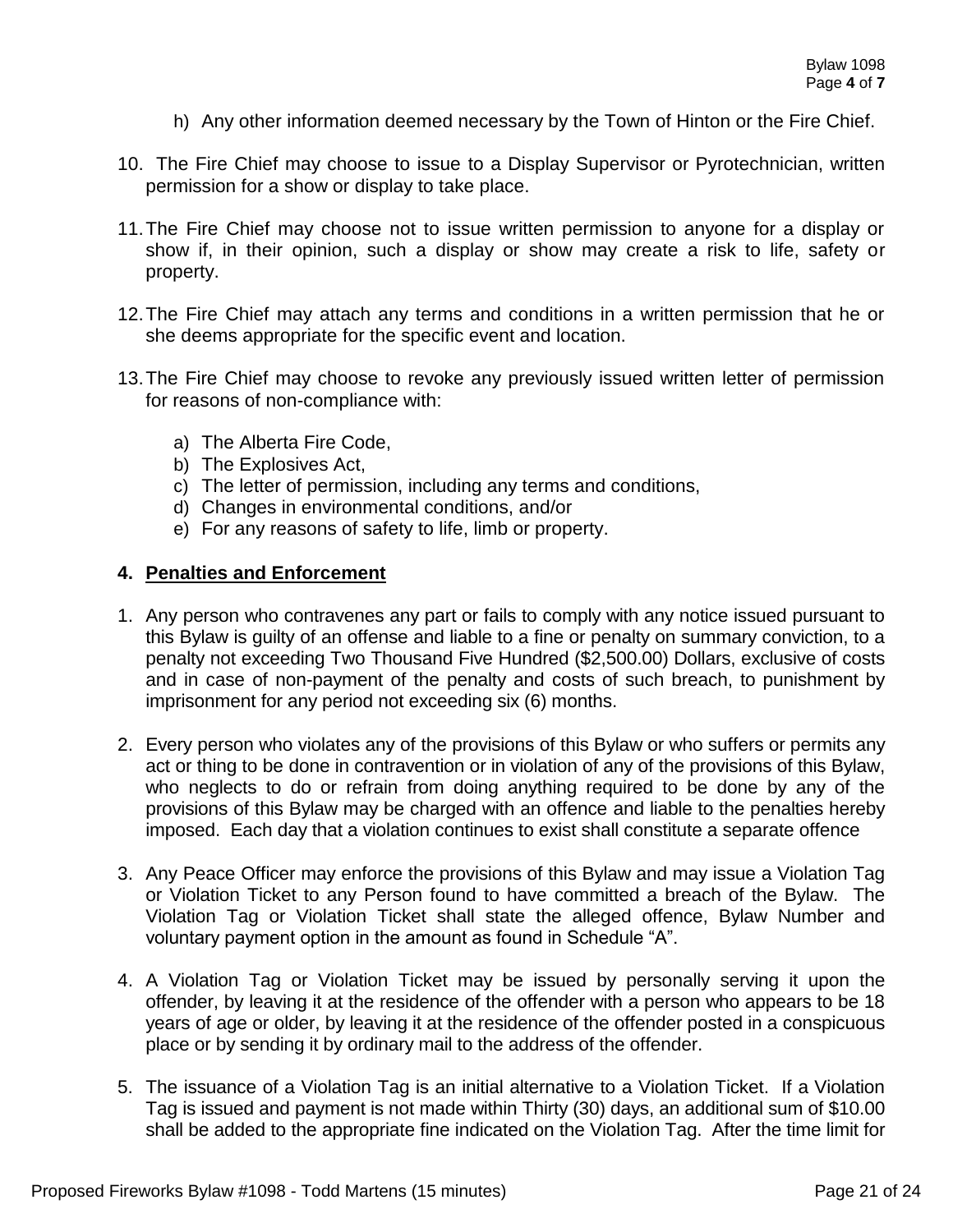payment of the Violation Tag, the Peace Officer may allow a further period of grace within the appropriate fine and the additional \$10.00 may be accepted.

- 6. If a cheque is given in payment for a Violation Tag, which results in non-sufficient funds, the offense for which the cheque was issued for shall remain in effect. In such cases, the Town may apply a penalty fee on NSF cheques received by the Town.
- 7. After the time limit for payment of a Violation Tag has passed a Peace Officer may serve upon the offender a Violation Ticket. Notwithstanding the foregoing, a Peace Officer is authorized and empowered to immediately issue a Violation Ticket to any Person the Peace Officer has reasonable grounds to believe has contravened any provision of this Bylaw.
- 8. The imposition of a fine either by issuance of a Violation Tag, Violation Ticket or Summary Conviction in court shall not relieve any Person so fined of any costs incurred in having work performed by the Town where authorized by this bylaw, and nothing in this Bylaw shall limit any rights or remedies of the Town pursuant to the *Municipal Government Act*.
- 9. A Peace Officer who has reasonable and probable grounds may seize, take, remove or cause to be seized, taken or removed any fireworks, fire crackers, roman candles or any other pyrotechnic device being held, possessed, or used in contravention to this bylaw.
- 10.On reasonable and probable grounds a Peace Officer may entre and inspect any place other than a dwelling, in which fireworks are stored, transported or used and may open and inspect any room, container, vehicle or package that the Peace Officer has reasonable and probable grounds to believe contains fireworks in contravention of this bylaw. Entering a dwelling must only be done under the authority of a warrant.
- 11.Where a Safety Codes Officer in the Fire Discipline, holding a Designation of Powers to the Town of Hinton, or an Enforcement Officer noted above, has reasonable grounds to believe that a person has violated any provision of the Alberta Fire Code, they may commence Court proceedings under the Safety Codes Act against such person by filing an Information pursuant to the provisions of the *Provincial Offences Procedure Act.*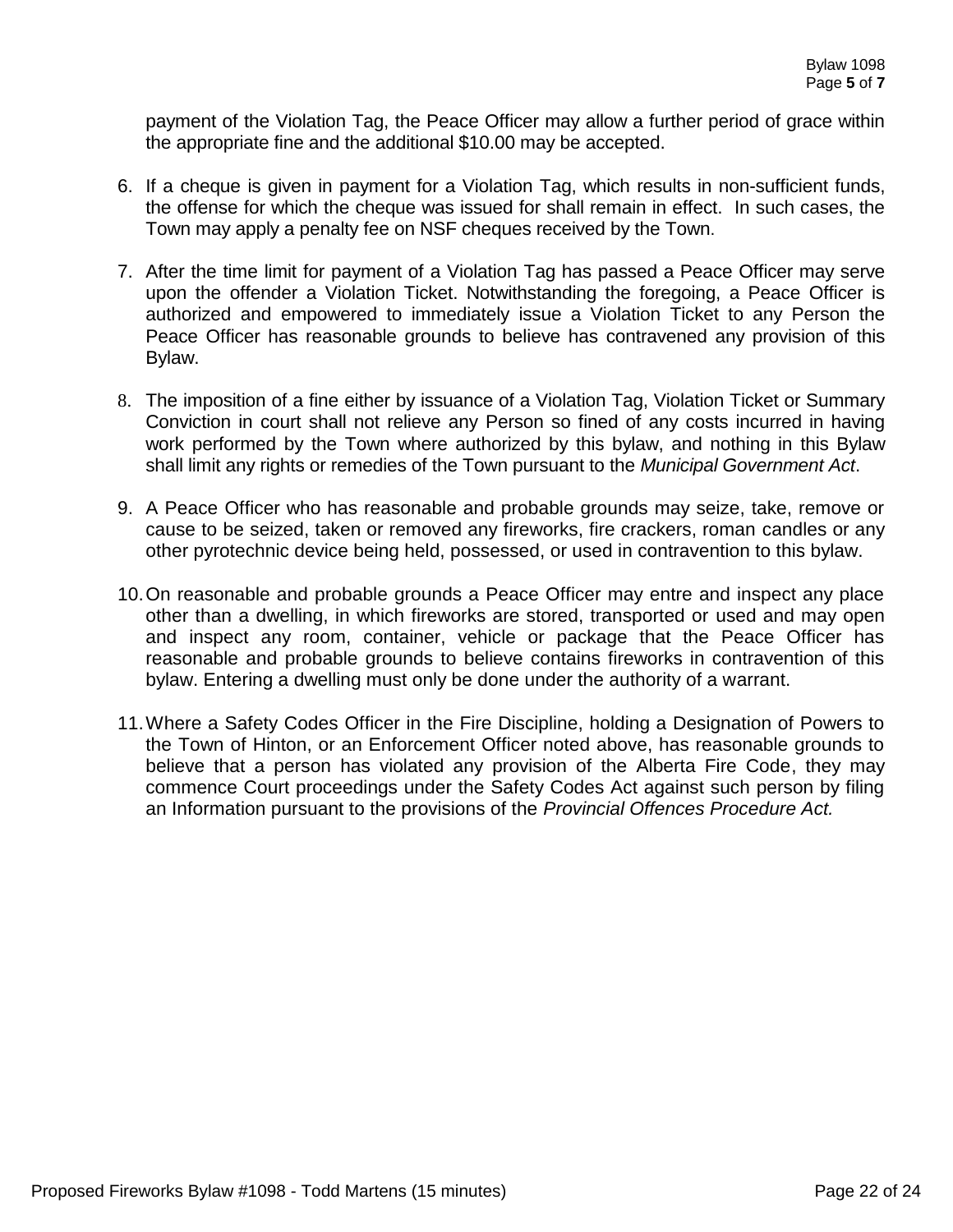This Bylaw comes into force and effect on final reading.

READ A FIRST TIME THIS DAY OF, 20.

READ A SECOND TIME THIS DAY OF, 20.

READ A THIRD TIME THIS DAY OF, 20.

\_\_\_\_\_\_\_\_\_\_\_\_\_\_\_\_\_\_\_\_\_\_\_\_\_\_\_\_\_\_\_\_ MAYOR

\_\_\_\_\_\_\_\_\_\_\_\_\_\_\_\_\_\_\_\_\_\_\_\_\_\_\_\_\_\_\_\_\_ DIRECTOR CORPORATE SERVICES